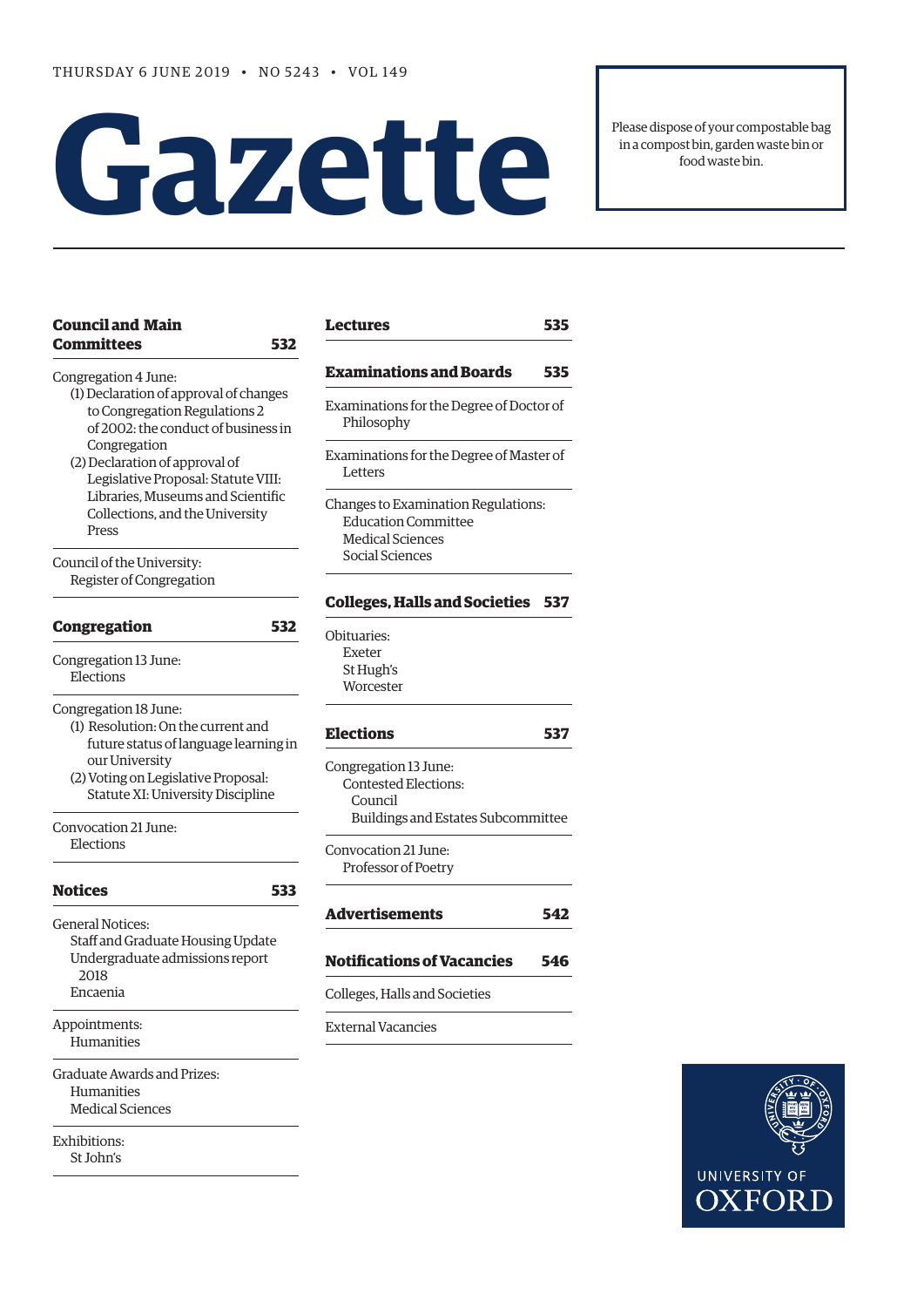## <span id="page-1-0"></span>Council and Main Committees

**Congregation** 4 June

**(1) Declaration of approval of changes to Congregation Regulations 2 of 2002: the conduct of business in Congregation** 

#### **(2) Declaration of approval of Legislative Proposal: Statute VIII: Libraries, Museums and Scientific Collections, and the University Press**

No notice of opposition having been given, the Vice-Chancellor declared approved (1) the changes to Congregation Regulations concerning the conduct of business in Congregation and (2) the Legislative Proposal concerning Statute VIII: Libraries, Museums and Scientific Collections, and the University Press.

#### **Council of the University**

#### **Register of Congregation**

The Vice-Chancellor reports that the following names have been added to the Register of Congregation:

Bachleitner, K, Lady Margaret Hall Gearing, A I, Department of Oncology Langton, L C, Finance Division Ray, D W, Oxford Centre for Diabetes, Endocrinology and Metabolism Vasconcelos, A, Big Data Institute

#### **Divisional and Faculty Boards**

For changes in regulations for examinations see 'Examinations and Boards' below.

#### **Congregation** 13 June

Congregation

#### **Elections**

#### CONTESTED ELECTIONS

Council Buildings and Estates Subcommittee

Details are in 'Elections' section below.

#### **Congregation** 18 June

¶ Members of Congregation are reminded that any two members may, not later than **noon on 10 June**, give notice in writing to the Registrar that they wish to oppose or amend the resolution or the legislative proposal below (see the note on the conduct of business in Congregation below). If no such notice has been given, and unless Council has declared otherwise or the meeting has been adjourned, the resolution and the legislative proposal shall be declared carried, and the meeting may be cancelled.

#### **(1) Resolution: On the current and future status of language learning in our University**

[For full text of resolution see](https://gazette.web.ox.ac.uk/sites/default/files/gazette/documents/media/30_may_2019_-_no_5242_redacted.pdf#page=4) *Gazette* No 5242, 30 May 2019, p498.

#### **(2) Voting on Legislative Proposal: Statute XI: University Discipline**

[For full text of legislative proposal see](https://gazette.web.ox.ac.uk/sites/default/files/gazette/documents/media/30_may_2019_-_no_5242_redacted.pdf#page=5)  *Gazette* No 5242, 30 May 2019, p499.

#### **Convocation** 21 June

#### **Elections**

#### PROFESSOR OF POETRY

Details are in 'Elections' section below.

#### **Note on procedures in Congregation**

¶ Business in Congregation is conducted in accordance with Congregation Regulations [2 of 2002 \(www.admin.ox.ac.uk/statutes/](www.admin.ox.ac.uk/statutes/regulations/529-122.shtml) regulations/529-122.shtml). A printout of these regulations, or of any statute or other regulations, is available from the Council Secretariat on request. A member of Congregation seeking advice on questions relating to its procedures, other than elections, should contact Dr N Berry at the University Offices, Wellington Square (telephone: (2)80199; email: [nigel.berry@](mailto:nigel.berry@admin.ox.ac.uk) [admin.ox.ac.uk](mailto:nigel.berry@admin.ox.ac.uk)); questions relating to elections should be directed to the Elections Officer, Ms S L S Mulvihill (telephone: (2)80463; email: [elections.office@admin.](mailto:elections.office@admin.ox.ac.uk) [ox.ac.uk](mailto:elections.office@admin.ox.ac.uk)).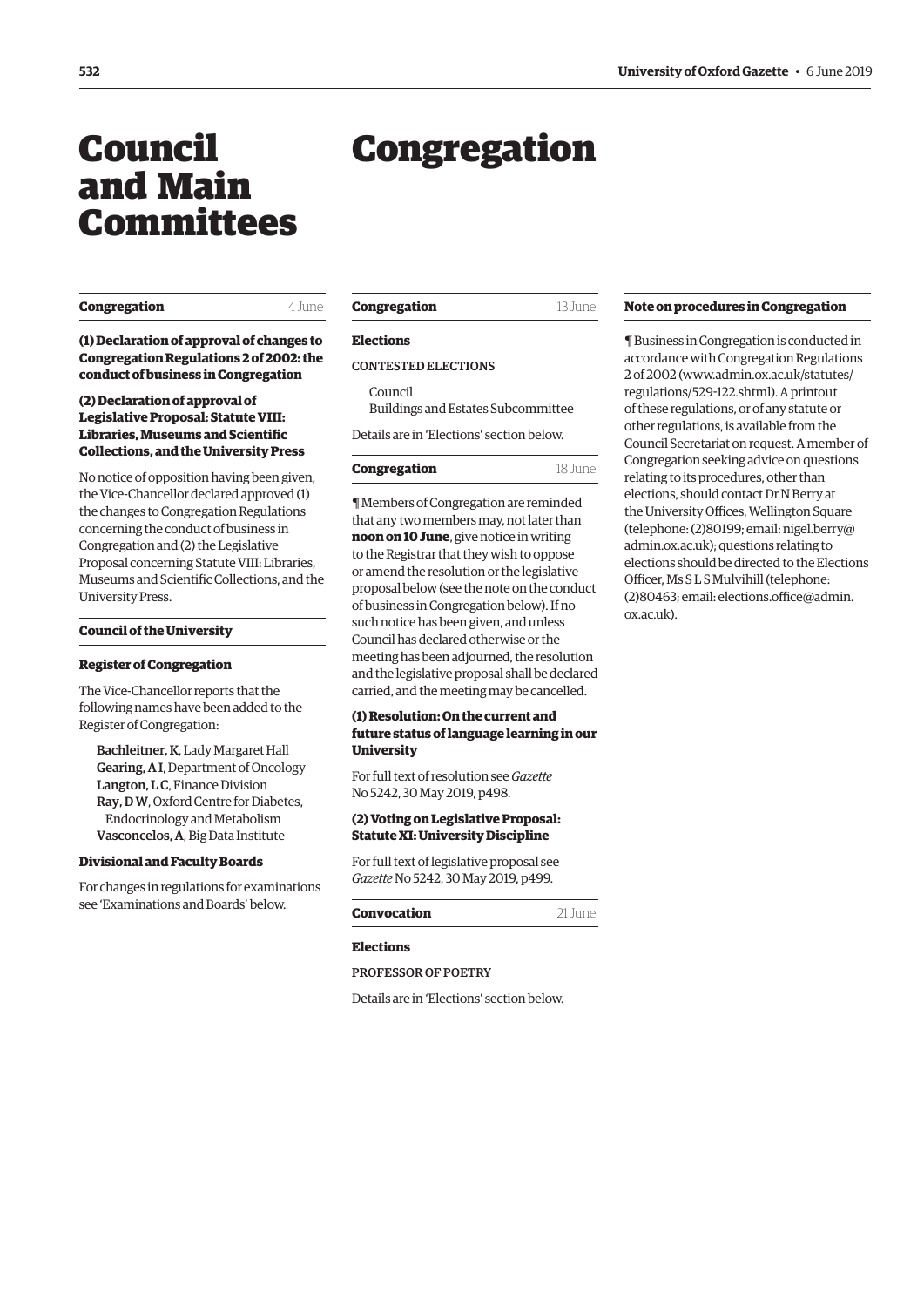## <span id="page-2-0"></span>Notices

#### **General Notices**

#### **Staff and Graduate Housing Update**

#### MESSAGE FROM THE VICE-CHANCELLOR

#### Dear Colleagues,

In the course of the University-wide consultation on the Strategic Plan last year, one of the most frequently raised issues was the scarcity and unaffordability of housing for our staff and students.

My colleagues and I have been working hard to address this by developing arrangements to deliver subsidised accommodation for University staff as well as additional graduate accommodation without compromising the University's finances.

Our proposals are coming together and, subject to further discussion in University committees, we hope to be able to make announcements in the coming weeks.

In anticipation of this, David Prout, Pro-Vice-Chancellor (Planning and Resources), sets out the highlights below. David will also be making presentations to staff on 11 and 12 June.

Places can be reserved via the links at the end of David's notice below.

#### With best regards,

Louise Richardson Vice-Chancellor

#### MESSAGE FROM THE PRO-VICE-CHANCELLOR (PLANNING AND RESOURCES)

One of the biggest issues facing staff and graduate students at Oxford is the ready availability of affordable accommodation, particularly when they first arrive in the city. Our global competitors have worked hard to help tackle this issue in their local areas and now is the time to do something about it in Oxford.

This came through loud and clear last year when we consulted students, staff, departments and colleges on the priorities for the new University Strategy. Staff said they couldn't afford to live in the city. Students said more affordable accommodation was needed. Departments

said they had difficulty recruiting and retaining staff. Colleges said they couldn't achieve the aspirations of the academic University without more help with the provision of graduate accommodation. And colleagues drew attention to Cambridge University which aims to provide over 3,000 affordable homes for its staff over the coming years.

That is why the University Strategy prioritised the provision of at least 1,000 subsidised homes for University and college staff and at least another 1,000 units of affordable graduate accommodation. Over the last year, overseen by University committees, we have been thinking about how we can use University assets – principally our rock-solid covenant and land holdings – to deliver against these priorities. The challenge we have set ourselves is to do this within acceptable parameters and without significant calls on the £750m bond we took out in 2017, which has been allocated to strategic, transformational or exceptional academic projects such as rebuilding Tinbergen, providing a new home for the Department of Anthropology, completing the development of the Radcliffe Observatory Site and purchasing more land for future expansion at the Churchill.

The first task has been to identify our land holdings that might be suitable for development. At the most strategic level, this process started several years ago with the review of housing land by Cherwell District Council. Last year the council proposed to allocate land owned by the University at Begbroke and north Oxford for housing development. Together with various colleges who also own land in the area we have worked with the council to achieve this allocation and are currently waiting for the government inspector to issue his report, which is expected in the autumn.

Within the city's administrative boundaries we have worked with Oxford City Council to identify appropriate land to build new accommodation. These sites include the canalside at Osney Mead, the redevelopment of graduate accommodation on Wellington Square and the construction

of new homes at Court Place Gardens, where graduates currently occupy pre-fabricated post-war homes.

The second task has been to find an appropriate private sector partner to help us deliver the new accommodation. This is a well-trodden path for universities, local authorities and housing associations. The basic principle is that the accommodation delivers an income stream in the form of rents paid by residents, and that this can be used to borrow funding over a long period of time to cover build and maintenance costs.

Based on learning from others we decided to be more demanding than some of our peers. Our proposal was to enter agreements whereby our land was made available on long leases in exchange for high-quality new accommodation with affordable rents (which would also remain affordable over the period of the lease). We also said that the funding put into the agreements could not be traded on the open market (to avoid undesirable investors purchasing our leases), and that the accommodation had to be maintained by the University in order to ensure high standards and provide a University 'front door' for our staff and students. We also wanted a partner who was a good cultural fit with the University and able to take a long-term view of their investments and our partnership.

Over the last year we have spent many hundreds of hours talking to potential private sector partners. After a demanding selection process, Council agreed in March that it was sensible to enter the final stages of discussion with a single potential partner who met our requirements. Those discussions have been making good progress and, subject to our own governance and that of our potential partner, we hope to be able to put a proposal to Council for agreement before the summer. At the heart of the proposed agreement is that the University will retain the freehold of the vast majority of our land, that our potential partner will take the build and financing risk and that the University Council retains the ultimate decision-making power as to whether or not a particular development should go ahead.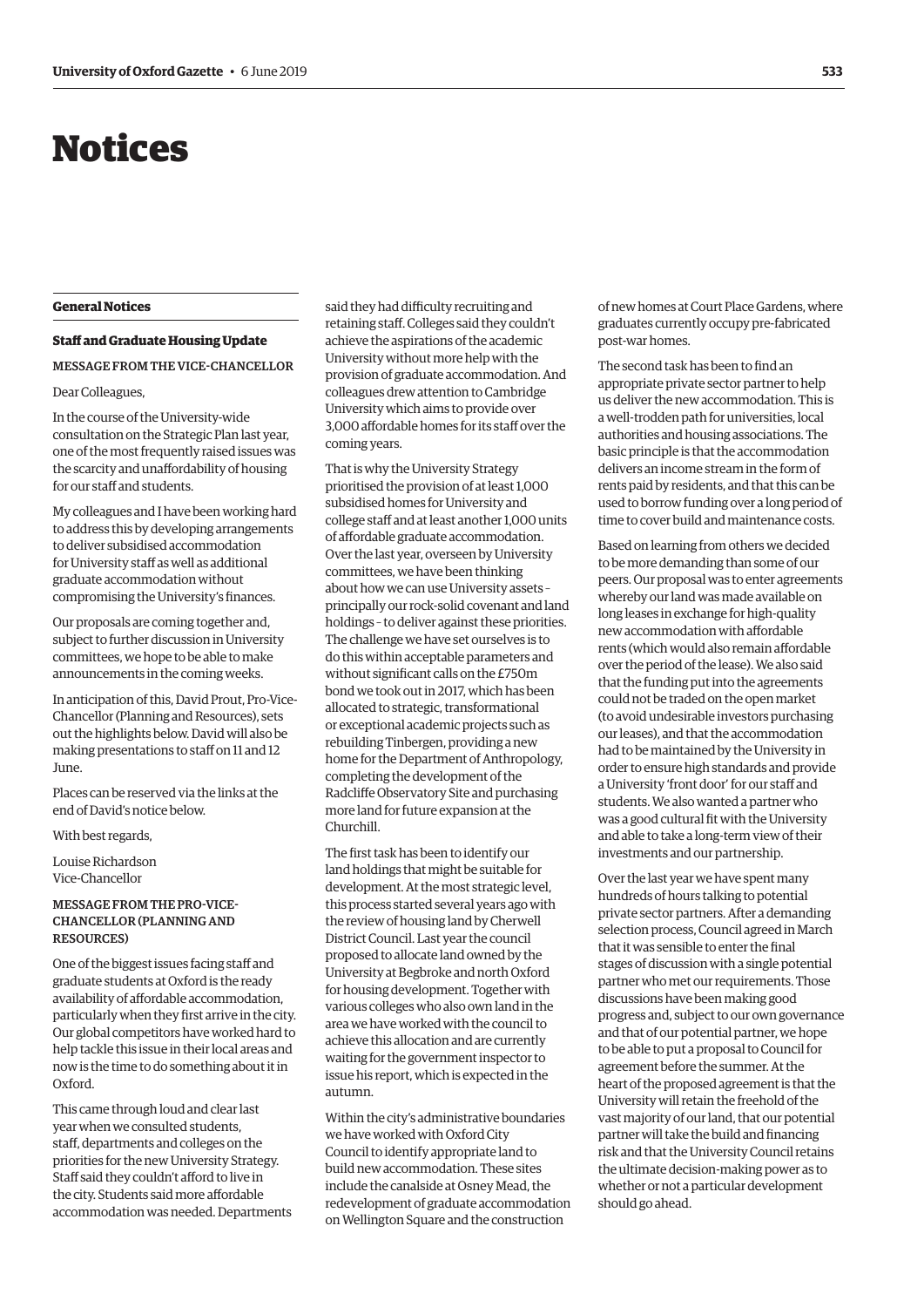In addition to residential accommodation we hope our partnership will be able to help us deliver academic, spin-out and commercial space at Begbroke Science Park and Osney Mead. And if the partnership goes well, it may be able to help the University with the renewal of academic accommodation dating from the 1950s–70s. That, however, is for another day.

The *Gazette* has advertised briefing sessions on 11 and 12 June for staff (a recording of a meeting will be available on the Staff Gateway), and we are still collecting views from our various governance committees. But if all goes well, there will be a public announcement of this new partnership over the summer. I would be very pleased to receive comments on what is set out in this article. You can reserve a place at the staff briefings via the following links:

- Tues, 11 June, 12.30–1.30pm: Academic [Corridor, John Radcliffe Hospital: https://](https://oxforduniversityevents.wufoo.com/forms/zqe5ynl0kfk6ov) oxforduniversityevents.wufoo.com/ forms/zqe5yn10kfk6ov
- Wed, 12 June, 1–2pm: Maths Institute, [Radcliffe Observatory Quarter: https://](https://oxforduniversityevents.wufoo.com/forms/z4e0cvlm8goni) oxforduniversityevents.wufoo.com/ forms/z4e0cv1m8goni

#### Regards,

Dr David Prout Pro-Vice-Chancellor (Planning and Resources)

#### **Undergraduate admissions report 2018**

The University's annual undergraduate admissions report has now been published, revealing steady progress in attracting students from a range of underrepresented backgrounds. The report is being published for the second year, as part of the University's commitment to greater openness about its admissions process. Detailed figures are given for undergraduate entry over the past five years, broken down by region, race, socio-economic background, gender and disability. There are also figures for every college and academic department.

The report's publication follows the University's recent announcement of two new programmes – Opportunity Oxford and Foundation Oxford – which aim to increase significantly the number of most promising students from groups who are currently under-represented in Oxford.

The full report is available online at [www.ox.ac.uk/about/facts-and-figures/](www.ox.ac.uk/about/facts-and-figures/admissions-statistics/undergraduate-students) admissions-statistics/undergraduatestudents.

#### **Encaenia**

#### ENCAENIA GARDEN PARTY

Electronic invitations to the garden party were sent to all current members of Congregation by the University Events Office on 13 May. If you did not receive your invitation, or became a member of Congregation after this date, please email [encaenia@admin.ox.ac.uk.](mailto:encaenia@admin.ox.ac.uk)

Actively serving retired members of faculty and staff within Congregation are also welcome to attend, as are emeritus professors and those former members of Congregation over 75 who take a deep and active interest in Oxford's work and success. Please em[ail encaenia@admin.ox.ac.uk if](mailto:encaenia@admin.ox.ac.uk) you would like to attend.

#### LORD CREWE'S BENEFACTION

Heads of House, Pro-Vice-Chancellors, Heads of Division, holders of the Oxford Degrees of Doctor of Divinity, Civil Law, Medicine, Letters, Science, and Music, the Proctors, the Assessor, the Public Orator, the Professor of Poetry, the Registrar, the outgoing President of the Oxford University Student Union, and the Presidents of the Junior and Middle Common Rooms of Hertford College, Balliol College and St John's College (as being the colleges of the Proctors and the Assessor) are invited to partake of Lord Crewe's Benefaction to the University on the morning of the ceremony and then to walk in procession to the Sheldonian Theatre. Holders of the Oxford Higher Degrees (described above) who wish to participate are invited to contact the Events Office at [encaenia@admin.ox.ac.uk](mailto:encaenia@admin.ox.ac.uk)  or on 01865 270568 for more information. All other guests will be contacted directly by the Events Office.

#### **Appointments**

#### **Humanities**

#### NOLLOTH PROFESSORSHIP OF THE PHILOSOPHY OF THE CHRISTIAN RELIGION

Mark Wynn, BA DPhil Oxf, Professor of Philosophy and Religion, Leeds, has been appointed to the Nolloth Professorship of the Philosophy of the Christian Religion in the Faculty of Theology and Religion. Professor Wynn will take up the post with effect from 1 July 2020. Professor Wynn will be a fellow of Oriel.

#### **Graduate Awards and Prizes**

*This content has been removed as it contains personal information protected under the Data Protection Act.*

#### **Exhibitions**

#### **St John's**

#### LAUDIAN VESTMENTS AND COLLEGE SILVER ON DISPLAY

A display of liturgical vestments and embroidery from the late medieval period will take place 2–5pm on Saturday 15 June in the Garden Quadrangle Reception Room.

Accompanying the display will be an exhibition of the college silver. The theme of this term's display is 'nature'. Much of the college silver from the 17th–20th centuries is decorated with elaborate and highly skilful depictions of birds, beasts and plants and offers insights into ways in which silversmiths played with the relationship between the organic and the highly wrought. The vestments, a unique medieval collection, are a magnificent example of *opus anglicanum*, a form of embroidery which similarly used motifs of exquisite intricacy drawn from the natural world. More information: www.sjc.ox.ac. [uk/discover/about-college/history/laudian](www.sjc.ox.ac.uk/discover/about-college/history/laudian-vestments)vestments.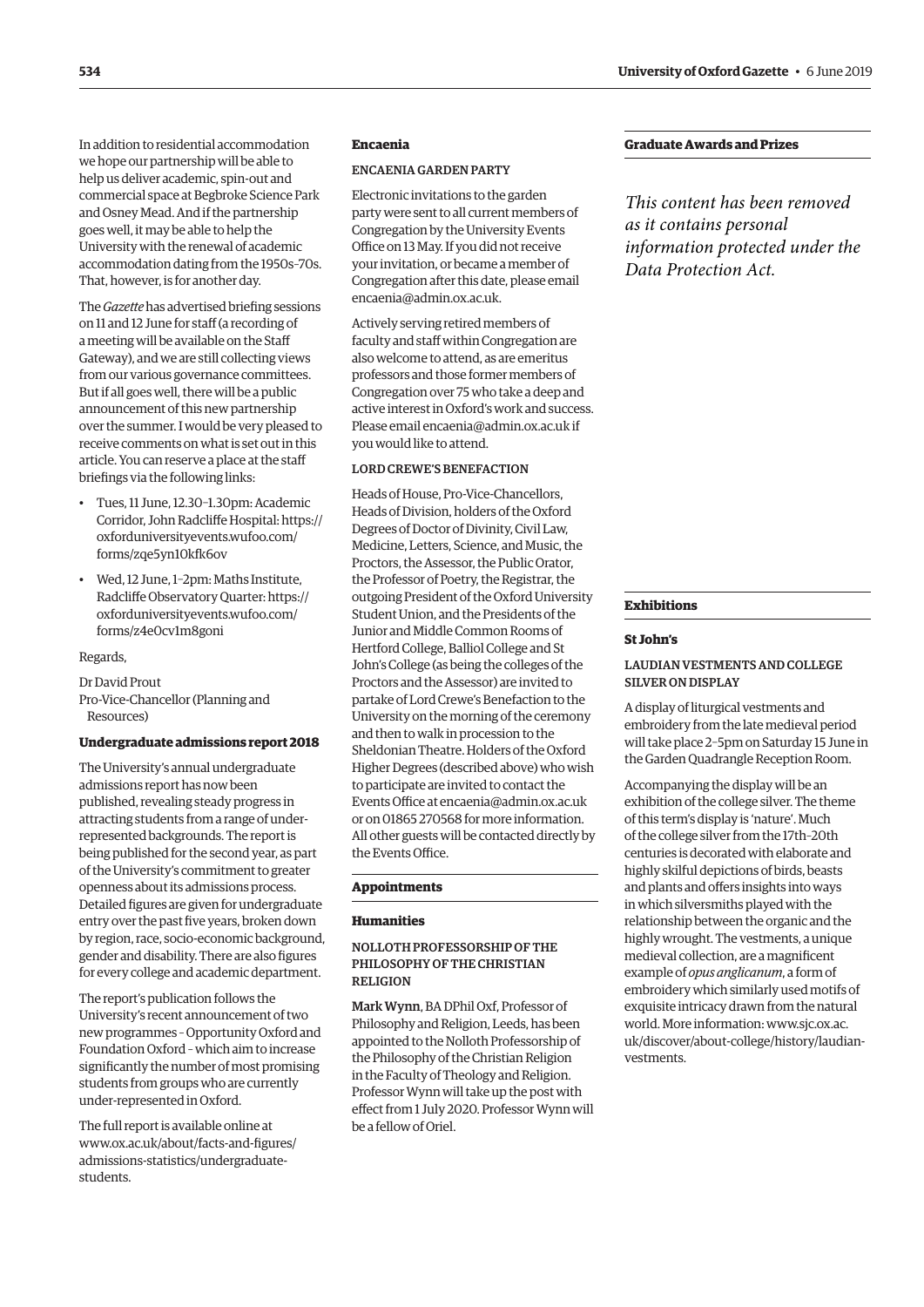## <span id="page-4-0"></span>Lectures

## Examinations and Boards

#### **Humanities**

#### **History of Art Department/Centre for Visual Studies**

IMAGE AND OBJECT WORKSHOP: COLLABORATIONS AND CONFRONTATIONS IN ART AND SCIENCE

A conference will take place 2.30–5.30pm on 14 June at the Sultan Nazrin Shah Centre, Worcester. Speakers will include Andrew Parker, Christopher Morton, Marcus Banks, John Lidwell-Durnin, Daniel Bone and Morwenna Blewett. Registration required: [admin@hoa.ox.ac.uk](mailto:admin@hoa.ox.ac.uk). Convener: Dr John R Blakinger

**Institutes, Centres and Museums**

#### **Foundation for Law, Justice and Society**

#### FLJS WORKSHOP

A workshop will begin at 9.30am on 19 June in the Haldane Room, Wolfson. Convenor: Denis Galligan

*Subject*: 'Governance of online speech in the age of platforms'

#### **Oxford Martin School**

The following events will take place at 5pm on Tuesdays at the Oxford Martin School, followed by a drinks reception. All welcome; registration required.

#### PUBLIC LECTURE

Professor Alex Rogers (to register: [www.](http://www.oxfordmartin.ox.ac.uk/event/2744) [oxfordmartin.ox.ac.uk/event/2744\)](http://www.oxfordmartin.ox.ac.uk/event/2744) *10 Jun*: 'Protecting the high seas'

#### BOOK TALK

Barbara Finamore, Natural Resources Defense Council (to register: [www.](http://www.oxfordmartin.ox.ac.uk/event/2743) [oxfordmartin.ox.ac.uk/event/2743\)](http://www.oxfordmartin.ox.ac.uk/event/2743) *18 Jun*: 'From pollution to solution: will

China save the planet?'

#### **Colleges, Halls and Societies**

#### **Blackfriars**

#### AQUINAS AND LAS CASAS INSTITUTES

Baroness Nuala O'Loan will lecture at 5pm on 14 June at the Taylorian Institute. Free and open to all but registration required: [www.eventbrite.co.uk/e/promoting-a](http://www.eventbrite.co.uk/e/promoting-a-responsible-and-free-conscience-in-todays-society-tickets-61377143689)[responsible-and-free-conscience-in-todays](http://www.eventbrite.co.uk/e/promoting-a-responsible-and-free-conscience-in-todays-society-tickets-61377143689)[society-tickets-61377143689.](http://www.eventbrite.co.uk/e/promoting-a-responsible-and-free-conscience-in-todays-society-tickets-61377143689)

*Subject*: 'Promoting a responsible and free conscience in today's society'

#### **Examinations for the Degree of Doctor of Philosophy**

*This content has been removed as it contains personal information protected under the Data Protection Act.*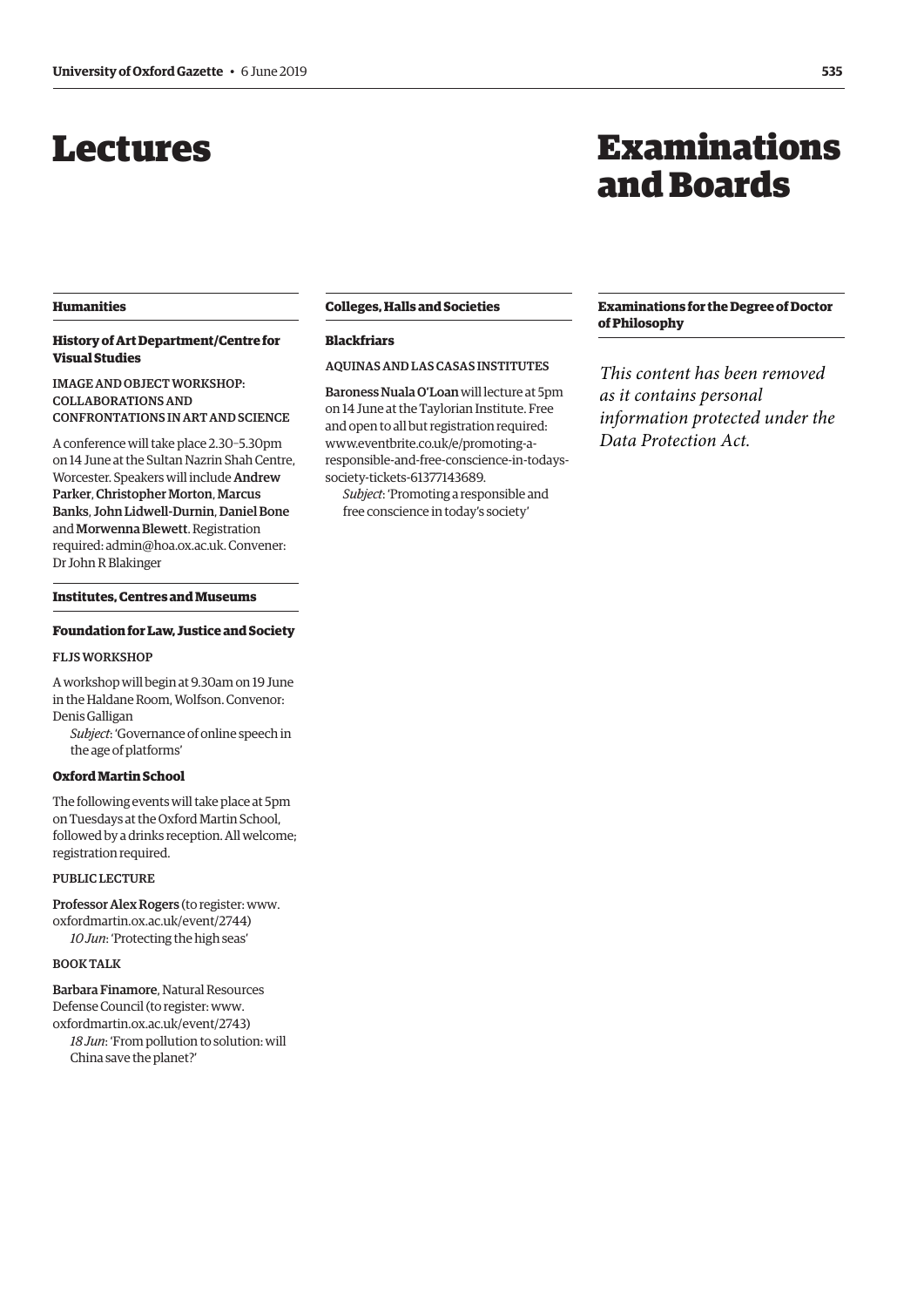*This content has been removed as it contains personal information protected under the Data Protection Act.*

#### **Examinations for the Degree of Master of Letters**

*This content has been removed as it contains personal information protected under the Data Protection Act.*

#### **Changes to Examination Regulations**

For the complete text of each regulation listed below and a listing of all changes to regulations for this year to date, please see [https://gazette.web.ox.ac.uk/examination](https://gazette.web.ox.ac.uk/examination-regulations-0)regulations-0.

#### **Education Committee**

REGULATIONS FOR THE CONDUCT OF UNIVERSITY EXAMINATIONS - PART 18 changes regarding appeals against decisions of the Proctors

#### **Medical Sciences**

MSC IN INTERNATIONAL HEALTH AND TROPICAL MEDICINE

clarification of wording for essay submission process

#### FHS OF NEUROSCIENCE

(a) minor amendment to rubric for one paper (b) clarification of subject options required to graduate with degree of BA (Hons) Neuroscience within undergraduate programme in

Biomedical Sciences

#### **Social Sciences**

RESEARCH DEGREES IN ARCHAEOLOGY expansion of article-based thesis route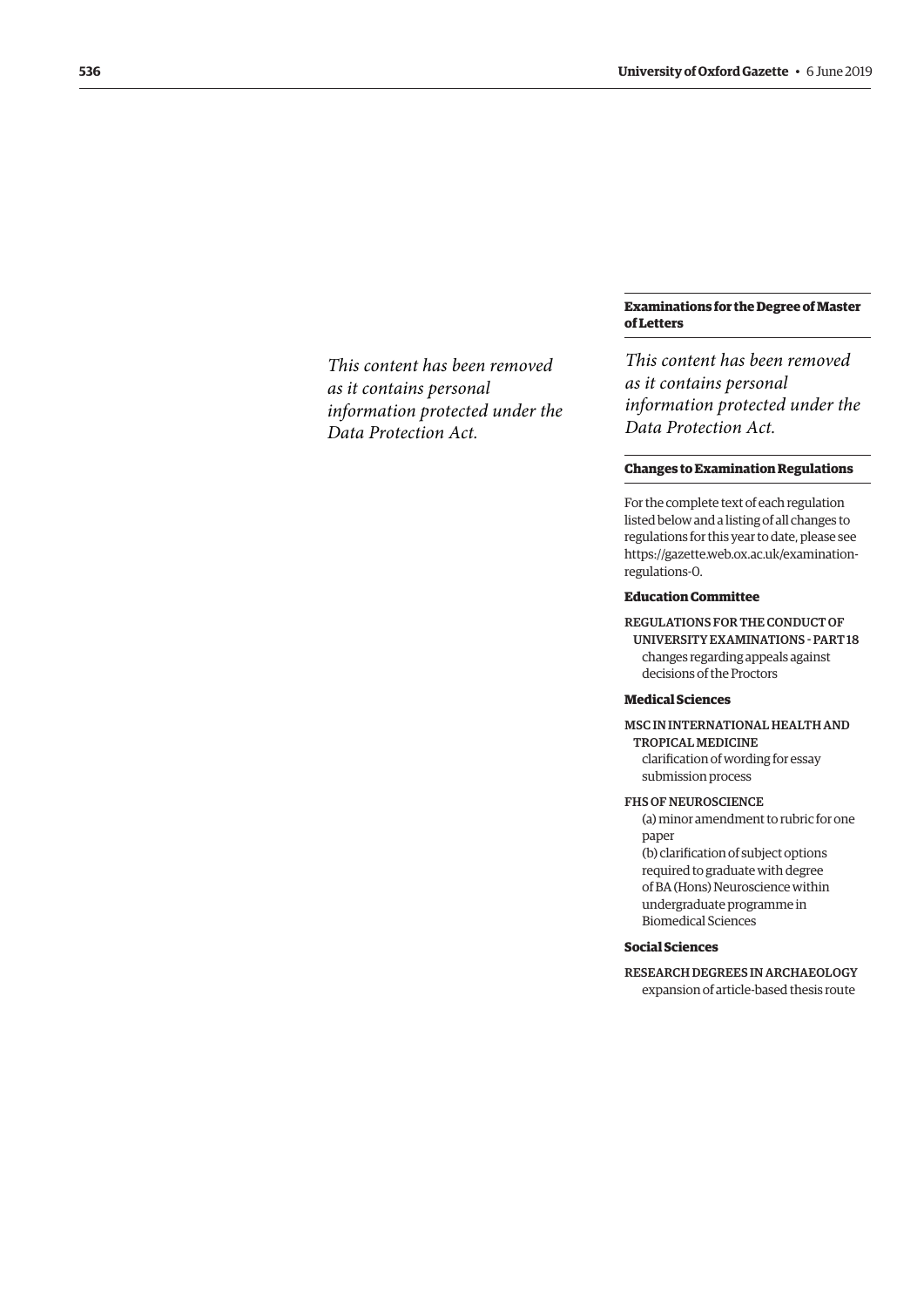## <span id="page-6-0"></span>Colleges, Halls and Societies

## Elections

#### **Obituaries**

#### **Exeter**

- Sydney Brenner, 5 April 2019; 1952. Aged 92.
- Walter Eltis, 5 April 2019; Fellow 1958– 60, 1963–88; Lecturer, Exeter and Keble 1960–3. Aged 85.
- Herman Hardy Hamilton, Jr, 30 April 2019; Rhodes Scholar 1950. Aged 91. Patrick Fabian Radcliffe, 1 April 2019; 1948. Aged 90.

#### **St Hugh's**

Mrs Elizabeth Brent-Smith (*née* Hern), 3 December 2018; 1950. Aged 86. Mrs Mary Harley (*née*Weir), 13 March 2019; 1946. Aged 93.

Mrs Margaret Mann (*née* Hartshorne), 1 May 2019; 1943. Aged 94.

#### **Worcester**

David Hugh Cronyn, 15 September 2018; 1954. Aged 85.

Marie Joseph Albert Menagé,

- 3 November 2018; 1945. Aged 96. Anthony Collier Myer, 3 April 2019;
- 1954. Aged 84.
- Miles Francis Osmaston, 3 May 2019; 1943. Aged 93.
- Michael David Scott, 2016; 1954.
- Sultan Ahmad Shah, 22 May 2019; 1950. Aged 88.
- Henry Peter Francis Swinnerton-Dyer, 26 December 2018; Honorary Fellow 1980–2018. Aged 91.

The nomination period for these elections

closed at 4pm on Thursday, 16 May. The following elections will be contested and the results determined by postal ballot of the eligible electorates.

**Contested Elections** 13 June

#### **Council**

#### MATHEMATICAL, PHYSICAL AND LIFE SCIENCES AND MEDICAL SCIENCES

• One member of Congregation elected by Congregation from members of the faculties in the Divisions of Mathematical, Physical and Life Sciences and of Medical Sciences to hold office from MT 2019 to MT 2023 (*vice* Professor M J A Freeman, Lincoln)

*The following nominations have been received*:

Professor Peter P Edwards, BSc PhD DSc Salf, MA Oxf, Fellow of St Catherine's, Faculty of Chemistry

*Nominated by*:

- H L Anderson, Keble, Faculty of Chemistry
- S J Conway, St Hugh's, Faculty of Chemistry
- S G Davies, Magdalen, Faculty of Chemistry
- S Faulkner, Keble, Faculty of Chemistry

#### *Candidate statement*:

I am particularly interested in protecting democratic self-governance and ensuring that Council is robust in its scrutiny and approval of proposals that are brought to Congregation appropriately and in a timely way. Council must also respond to widespread concerns to help stop or reverse the erosion of pay and pensions.

I would bring broad experience and expertise in research, management and administration and practices to increase the diversity of our community. I was Head of Inorganic Chemistry (member of MPLS Divisional Board) from 2004 to 2014 and previously 5 years as Head of Chemistry at Birmingham, following earlier periods at Cambridge (Jesus College; Director of Studies in Chemistry) and Cornell (Fulbright Scholar, NSF Fellow). I was CoFounder of the first EPSRC Interdisciplinary Research Centre (1987) and the UK Sustainable Hydrogen Energy Consortium (2003) leading to my election as EPSRC RISE Fellow; currently establishing the Interdisciplinary Centre in Clean Carbon Energy with China, India, the USA and Saudi Arabia. Previously Chair of the European Research Council Advanced Investigators Award Panel on Chemical Synthesis and Advanced Materials. I was Outreach Ambassador for Jesus College (1980's) and recently elected to the Royal Society of Chemistry Inclusion and Diversity Committee. I am a Fellow of the Royal Society, Foreign Member of the German Academy of Sciences, Einstein Professor of the Chinese Academy of Sciences, Foreign Member of the US Academy of Arts and Sciences, and International Member of the American Philosophical Society.

Professor Anna Christina (Kia) Nobre, BA Williams, MA Oxf, PhD Yale, Fellow of St Catherine's, Faculty of Psychological Studies

#### *Nominated by*:

- M J Snowling, President of St John's,
- Faculty of Psychological Studies J Baird, St Anne's, Faculty of Social
- Studies R S Crisp, St Anne's, Faculty of Philosophy
- Dame Kay Davies, Hertford, Faculty of Physiological Sciences, Faculty of Clinical Medicine
- N J Emptage, Lincoln, Faculty of Physiological Sciences
- H I McShane, Harris Manchester, Faculty of Clinical Medicine
- G R Screaton, University College, Faculty of Medical Sciences
- K Talbot, Faculty of Clinical Medicine T Williamson, New College, Faculty of
- Philosophy
- N Woods, University College

#### *Candidate statement*:

I am strongly committed to the values of our Collegiate University, and would like to contribute to its governance as a member of Council. I have been a member of Congregation for 25 years. Since my JRF days, I have become increasingly involved in leadership and assumed positions of growing responsibility. I currently hold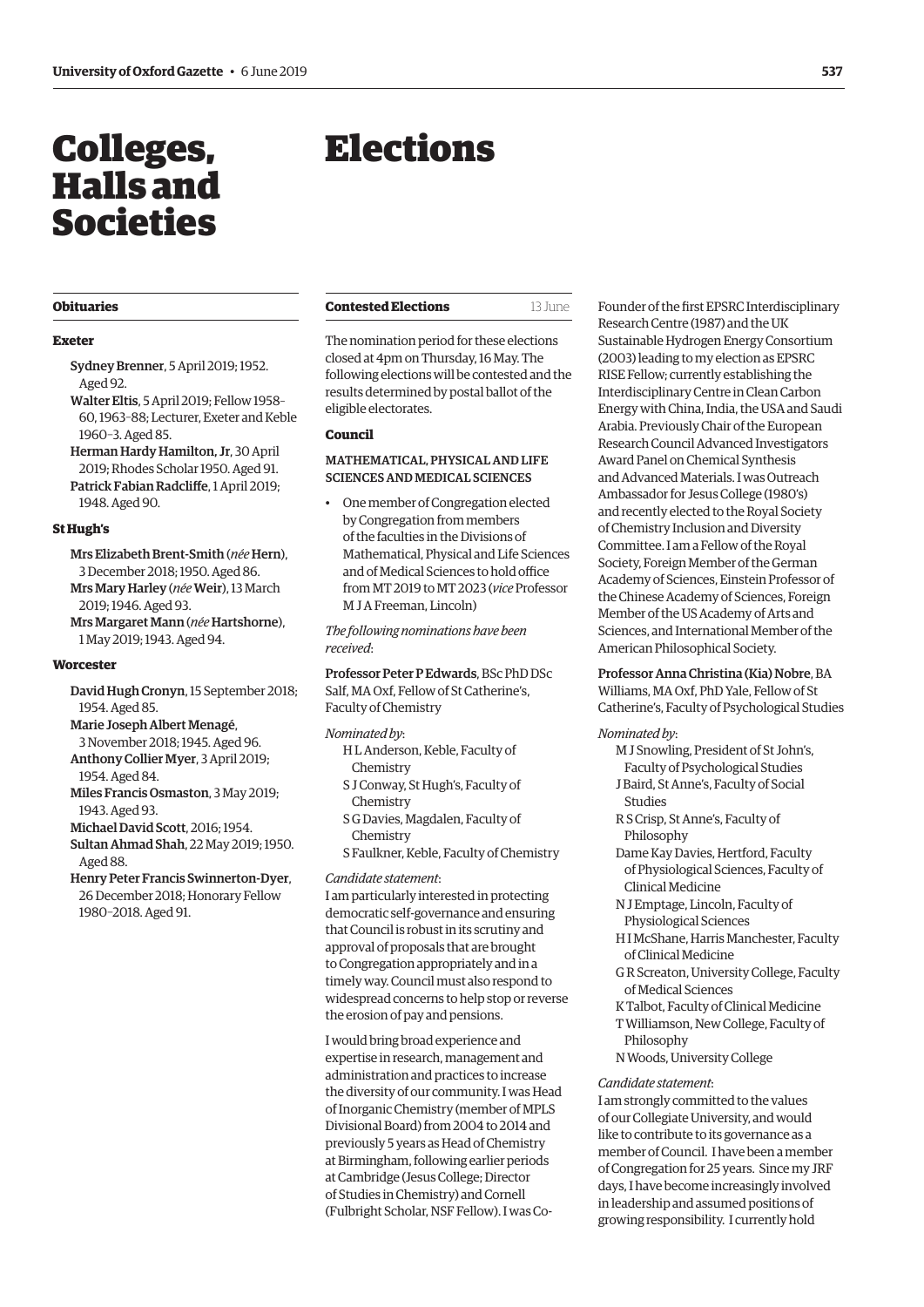a statutory professorship, jointly shared between the Departments of Psychiatry and of Experimental Psychology and serve as a Professorial Fellow at St Catherine's College. I chair the Oxford Neuroscience Strategy Committee, direct the Oxford Centre for Human Brain Activity, and act as head of the Department of Experimental Psychology. In the latter role, I had to manage the unexpected closure of the Tinbergen Building. I witnessed first-hand what can be achieved when all aspects of the University come together for the common good, and feel it would be a privilege to give something back in return. I am particularly committed to promoting the importance of scholarship and science in our society; and to fostering an inclusive, diverse, and nurturing environment in which we educate and train future generations to the highest standards.

#### **Committees reporting to Council**

#### BUILDINGS AND ESTATES SUBCOMMITTEE

• One person elected by Congregation to hold office from MT 2019 to MT 2020 (*vice* Professor Martin C J Maiden, Hertford)

#### *The following nominations have been received*:

Rosie Mortimer, MA Oxf, Department of Chemistry

#### *Nominated by*:

M Brouard, Jesus, Faculty of Chemistry N J B Green, Faculty of Chemistry K N Harrison, Faculty of Chemistry A Lintern, Department of Chemistry

*Candidate statement*:

I am currently the Head of Administration in the Department of Chemistry and have previously been a member of BESC. This role and previous lead administrator roles in the departments of Social Policy & Intervention, and Mathematics, as well as a role in the Medical Sciences Division, where I had responsibility for the Division's portfolio of capital projects, have given me considerable experience of the matters that BESC deals with. I have considerable direct experience of the governance and delivery of capital projects, both large and small, and as an experienced Head of Administration am well used to working at a strategic and operational level. On BESC I would be able to place the matters under consideration in their broader context as well as articulate any operational implications.

I believe my experience, together with my common sense and balanced approach to issues, would make me an effective member of BESC. If elected I would work hard to bring my operational knowledge and experience to bear in a constructive and thoughtful manner.

#### Louise Stratton, Finance Division

#### *Nominated by*:

- G L Boon, Finance Division S Davies, Estates Division R A Greaney, Department of Physiology,
- Anatomy and Genetics N B Heath, Finance Division
- E Morris, Saïd Business School
- H L Parker, Finance Division
- P A Ransom, Department of Politics and International Relations
- N A Roberts, Continuing Education C S R Taylor, Finance Division
- R J Walker, St Cross

#### *Candidate statement*:

In my role as University Fixed Asset Accountant I engage with the end result of the decisions made in BESC and PRAC. I feel the detailed work I do on the accounting of the University Functional Estate, including leased properties, gives me detailed knowledge that could be of value to BESC as well as enhance understanding and appreciation in my own role. I could offer a different perspective due to my 12 years in post, such as an awareness of financial implications of decisions. I would give an objective and independent view of the estate but hopefully an informed one. I believe it would give me a broader view of Estates and the activity undertaken by them, which in turn will aid me in my own area of work. I want to contribute more and I feel this membership would be part of this by the additional contribution this will allow me to give. I am currently studying for a PgCert in Higher Education with Nottingham Trent University and this has given me a wider knowledge and understanding of HE Governance and the history behind it and I wish to use this in a wider context outside of my substantive role. Having recently been appointed to several strategic building and housing groups I wish to continue this expansion in to a more strategic outlook on the University and I believe that being part of this Subcommittee will be part of this.

#### **Convocation** 21 June

#### **Nominations for this election closed on 9 May.**

#### **Election of the Professor of Poetry**

An election by Convocation will be held in Trinity term 2019 in order to elect the Professor of Poetry, to hold office for four years from the first day of Michaelmas term 2019. A meeting of Convocation will be held on Friday, 21 June 2019, to announce the results.

#### DUTIES AND STIPEND OF THE PROFESSOR

The duties of the Professor are: normally to give one public lecture each term on a suitable literary subject (where the term 'public lecture' does not include poetry readings or recitals or other such events); to deliver an inaugural lecture; normally to offer one more event each term (which may include poetry readings, workshops, hosted events etc); to give the Creweian Oration at Encaenia every other year (a duty established by convention); each year, to be one of the judges for the Newdigate Prize, the Jon Stallworthy Prize, the Lord Alfred Douglas Prize and the Chancellor's English Essay Prize; every third year to help judge the prize for the English poem on a sacred subject; and generally to encourage the art of poetry in the University.

The Professor receives a stipend of £12,710 per annum which is increased in line with the annual cost-of-living increases for academic and related staff, plus £40 for each Creweian Oration. The Professor may hold the post in conjunction with another professorship or readership within the University. The post enjoys an association with All Souls College, but there may be occasions when the postholder is offered an association by another college (eg if the postholder has a prior association with another college).

Further particulars for the Professorship are available on the University website [\(www. ox.ac.uk\). I](www.ox.ac.uk)nformal enquiries about the post should be addressed to the Chair of the Faculty Board, Professor Ros Ballaster, who can be contacted by email at chair@ell. [ox.ac.uk. All enquiries will be treated in strict](mailto:chair@ell.ox.ac.uk)  confidence.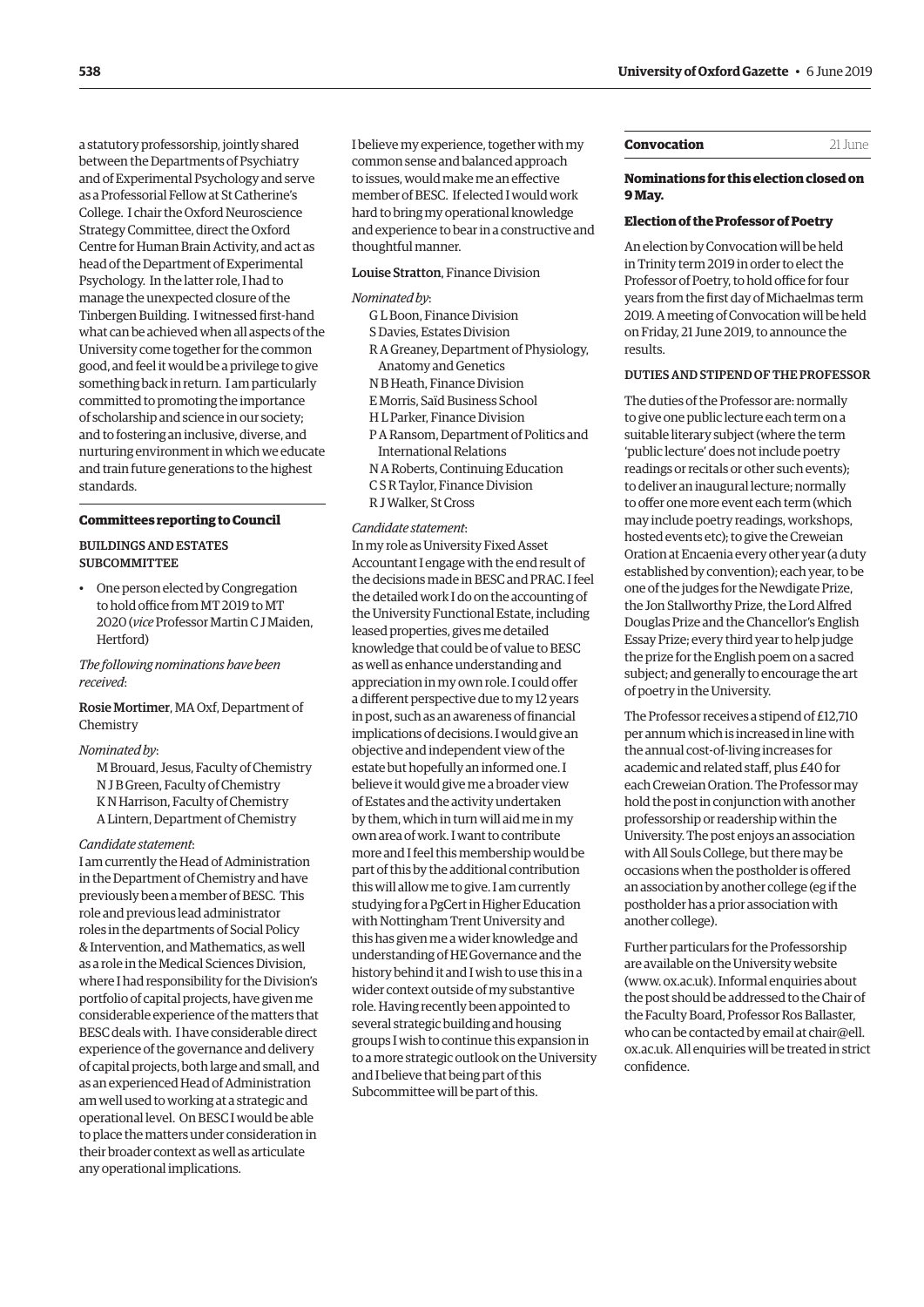#### ELECTION PROCEDURES

This election will be conducted electronically by Electoral Reform Services Ltd (ERS) on behalf of the University of Oxford.

All members of Convocation are eligible to vote in this election.

#### *Convocation*

Convocation consists of all the former student members of the University who have been admitted to a degree (other than an honorary degree) of the University, and of any other persons who are members of Congregation or who have retired having been members of Congregation on the date of their retirement.

Membership of Convocation is conferred automatically to members of Congregation whose names have been entered in the Register of Congregation and to Oxford degree-holders after having attended a formal degree ceremony (either in person or in absentia). Those wishing to verify their current status as members of Convocation are asked to contact their college secretary or departmental administrator.

The functions of Convocation are set out in the University Statutes ([www.admin.ox.ac.](http://www.admin.ox.ac. uk/statutes/780-121.shtml) uk/statutes/780-121.shtml).

#### *Nominations*

Nominations by 50 members of Convocation other than the candidate were received by the Elections Office at the University Offices, Wellington Square, up to 4pm on Wednesday, 9 May. The list of all those nominated by the deadline is published in this issue of the *Gazette*.

#### *Candidate statements*

Each candidate for election, or authorised representative, was permitted to submit for publication a written statement, of no more than 500 words, setting out the candidate's reasons for standing, including for publication one photograph of themselves and one URL to the candidate's own website if they so wished. These statements were received by the Elections Office at the University Offices, Wellington Square, by 4pm on Wednesday, 9 May. In the event of a contested election, these statements shall be published in the University *Gazette* and on the official University website.

#### *Congregation flysheets*

Ten or more members of Congregation may arrange to have a flysheet circulated with the *Gazette* in regard to this election. The rules made by Council governing the circulation of flysheets are given in Appendix B of

Congregation Regulations 2 of 2002 ([www.](http://www.admin.ox.ac.uk/statutes/regulations/529-122b.shtml#_Toc28141352) [admin.ox.ac.uk/statutes/regulations/529-](http://www.admin.ox.ac.uk/statutes/regulations/529-122b.shtml#_Toc28141352) [122b.shtml#\\_Toc28141352\).](http://www.admin.ox.ac.uk/statutes/regulations/529-122b.shtml#_Toc28141352)

#### *Voting arrangements*

If the election is not contested the result will be announced online and in the *Gazette* following the close of nominations. In the event of a contested election, an online ballot will be conducted by the Electoral Reform Services in accordance with the following procedures and the results announced at a meeting of Convocation on Friday, 21 June.

#### *Voter registration*

All members of Convocation who wish to vote in this election must register their [intention to vote on www.ersvotes.com/](www.ersvotes.com/oxfordpoetry19) oxfordpoetry19 by **noon on Thursday, 6 June** (BST).

Once you have submitted your request to register, your details will be checked to ensure you are a member of Convocation and eligible to vote in this election. You will be notified by email if your request has been **unsuccessful**. If you are unable to register online, or have any queries about the registration process, a telephone helpline will be available during the registration period.

#### *Voting*

Registered voters will be able to vote online from Thursday, 23 May, until noon on Thursday, 20 June (BST). Voters will be sent instructions on how to vote once their eligibility to vote has been verified.

#### *Result of a contested election*

The result of a contested election will be announced in a meeting of Convocation at 3pm on Friday, 21 June, in Convocation House. Members of Convocation wishing to attend the meeting are asked to note that the wearing of gowns is optional. The result will subsequently be reported on the University's website and published in the *Gazette*.

#### FURTHER INFORMATION

Informal enquiries about the post should be addressed to the Chair of the Faculty Board, Professor Ros Ballaster, who can be contacted by email at [chair@ell.ox.ac.uk.](mailto:chair@ell.ox.ac.uk) All enquiries will be treated in strict confidence.

Further information about election procedures may be found in Council [Regulations 8 of 2002 \(www.admin.ox.ac.](www.admin.ox.ac.uk/statutes/regulations/1089-120.shtml)  uk/statutes/regulations/1089-120.shtml).

Those wishing to verify their current status as members of Convocation are asked to contact their college secretary or departmental administrator.

Media enquiries should be directed to the University of Oxford News and Information [Office \(email: news.office@admin.ox.ac.](mailto:news.office@admin.ox.ac.uk)  uk; tel: +44 (0)1865 (2)80528 or stuart. [gillespie@admin.ox.ac.uk; +44 \(0\)186](mailto:stuart.gillespie@admin.ox.ac.uk)5 283877).

All other queries should be addressed to the Elections Officer, Ms S L S Mulvihill, Council Secretariat, University Offices, Wellington Square, Oxford, OX1 2JD (email: poetry. [election@admin.ox.ac.uk; tel: +44 \(0\)1865](mailto:poetry.election@admin.ox.ac.uk)  (2)80463).

#### NOTICE OF NOMINATIONS

The nomination period for this election closed at 4pm on Thursday, 9 May 2019. Three candidates met the threshold of 50 nominations from members of Convocation:

- Andrew McMillan
- Alice Oswald
- Todd Swift

Candidate statements are published in this issue of the *Gazette*. Members of Convocation who wish to vote in the election are reminded that they must register online at [https://secure.ersvotes.](https://secure.ersvotes.com/oxfordpoetry19) [com/oxfordpoetry19](https://secure.ersvotes.com/oxfordpoetry19) before **noon on** 

**Thursday, 6 June 2019**. Please note: the names of further nominators of the candidates below will be published as and when their membership of Convocation has been verified.

#### Andrew McMillan

*Nominated by*: Sophie Afdhal Ms Samira Ahmed Dr Natasha Alden Mr Rob Alderson Dr Jacob Anders Dr Joanne Baker Mr Dominic Barker Mr Charles Beckett Billy-Ray Belcourt Ms Kathryn Bevis Mr Luka Boeskens Ms Hannah Bond Simon Boyle Mr Nicholas Brooksbank Mr Alan Buckley Ms Louise Chantal Dr Rosalind Clarke Mr Andrew Copson Mrs Elizabeth Coulter Mr Benjamin Curthoys Mr Rishi Dastidar Mr Michael Donkor Ms Rosemary Edge Mr Richard Egleton Dr Gareth Evans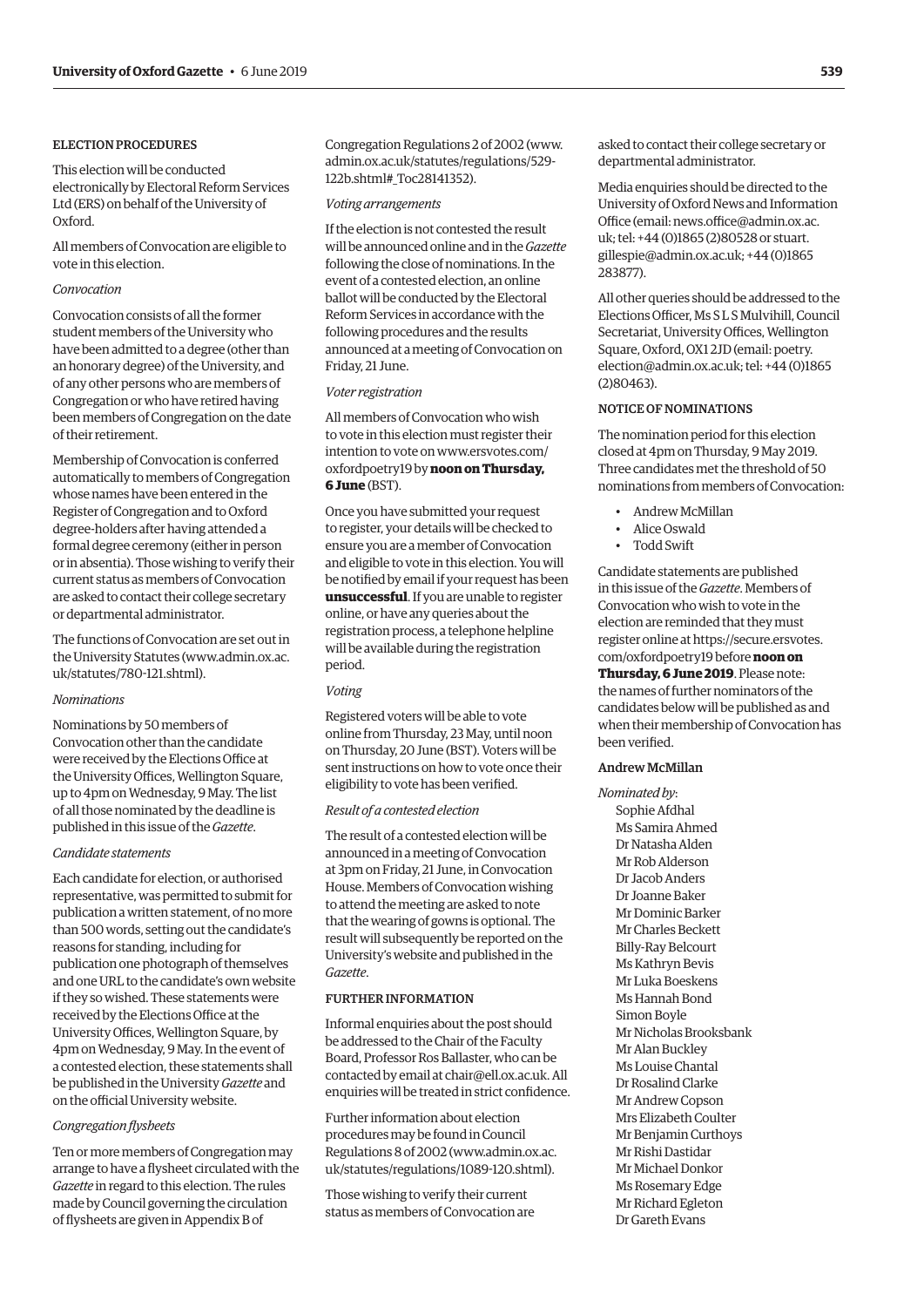Ms Georgia Faletas Mr Stuart Ffoulkes Miss Dorothy Finan Ms Susannah Ford Professor Matthew Fox Miss Alison Garcia Ms Charlotte Geater Mr Aled George Mr Alexis Gibbs Professor David Gillespie Ms Sarah Godwin Dr Thea Goodsell Mr Will Green Mr Tarquin Grossman Professor Keith Hanley Mrs Sarah Harkness Michael Hatchett Mr Edward Hodgkinson Mr Robert Holtom Dr Anthony House Miss Laura Howes Mr Oliver Seth Insua-Summerhays David Ireland Mr Stephen Mark Jones Ms Fiona Helen Kemp Yoolim Kim Dr Gareth Langley Ms Maisie Lawrence Miss Georgina Lee Dr Daryl Leeworthy Mr Chris McCartney Mr Robert McManus Ms Catherine Max Mr Brian Millar Dr Eva Miller Mr Amos Millet Hereward Mills Professor Rana Mitter Claire Morley Miss Gemma Murray Mr John Owen Mrs Rosamund Owens Professor Carl Phelpstead Mr Tony Pinkney Ms Elizabeth Porter Ms Antonia Prescott Ms Rachel Richardson Ms Yara Rodrigues Fowler Dr Alice Roworth Mr Ian Runacres Ms Esther Phoebe Rutter Mr Edward Siddons Professor Catherine Spooner Professor James Studd Dr Matthew Sweet Mr Timothy Owain Vaughan Mr Ashley Walters Ms Rebecca Watson Ms Harriet Williams

#### Alice Oswald

*Nominated by*: Dr Kalina Allendorf Dr Harriet Archer Ms Kate Caoimhe Arthur Professor Laura Ashe Ms Hazel Barkworth Professor Helen Barr Dr Rebecca Beasley Professor Matthew Bevis Alice Bloom Professor Elleke Boehmer Professor Charlotte Brewer Mr Alex Bridgland Dr David Bryan Professor Felix Budelmann Professor Philip Bullock Professor Colin Burrow Mrs Kirsten Burrows Dr Rachel Buxton Miss Nancy Campbell Ms Alice Carrington-Windo Dr Robert Cassels Professor Terence Cave Professor Supriya Chaudhuri Dr Matthew Cheung Salisbury Mr Thomas Chivers Mr Rossa Commane Professor Martin Conway Mr Tom Cook Ms Denise Cripps Dr Andrew Dean Mr Richard Devereux Professor Michael Dobson Professor Robert Douglas-Fairhurst Dr David Dwan Professor Rachel Falconer Dr Julie Farguson Mr John Field Mr Jamie Findlay Dr Mark Floyer Professor Robert Foster Dr Peta Fowler Professor Peter Frankopan Professor Vincent Gillespie Mr Alan Glaum Professor Roger Goodman Mr R C Gould Dr Jane Griffiths Professor Daniel Grimley Mr John Grimond Mr Mark Haddon Ms Mercy Haggerty Mr Tim Hall Professor Alexandra Harris Professor Stephen Harrison Mr Isaac Harrison Louth Professor Edmund Herzig Mr Dominic Hewett Dr Benjamin Higgins Dr Kerstin Hoge Dr Malcolm Howe Mr Peter Huhne

Professor Gregory Hutchinson Professor Lorna Hutson Professor Katherine Ibbett Professor Jennifer Ingleheart Ms Angie Johnson Jeri Johnson Professor Susan Jones Thomas Karshan Professor John Kerrigan Professor Katrin Kohl Professor Carolyne Larrington Professor Emeritus Hermione Lee Professor Angela Leighton Ms Fiona Lensvelt Professor Suzannah Lipscomb Dr Jamie Lorimer Dr Charlie Louth Mr Michael Loveday Dr Erica McAlpine Professor Ian McBride Mr Harry McCarthy Professor Peter McDonald Mr Robin McGhee The Rev'd Dr Elizabeth Macfarlane Dr Tom MacFaul Professor Patrick McGuinness Professor Fiona Macintosh Dr Marina MacKay Professor Martin McLaughlin Mr Thomas McLaughlin Professor Kate McLoughlin Ms Lise McNally Professor Laurie Maguire Professor Laura Marcus Dr Michael Mayo Dr M Mendelssohn Mr Joseph Minden Dr Clare Morgan Dr Llewelyn Morgan Professor Teresa Morgan Dr Joseph Moshenska Sir Andrew Motion Dr Subha Mukherji Dr Kathryn Murphy Professor Lucy Newlyn Ms Lucia Nixon Ms Jacqueline Norton Mr Bernard O'Donoghue Ms Ellen O'Neill Mr Richard Ovenden Dr Georgina Paul Dr Siofra Pierse Ms Hannah Pollard Dr William Poole Ms Antonia Potter Mr David Potter Professor Lloyd Pratt Professor Philomen Probert Professor Diane Purkiss Dr Josephine Quinn Mr Craig Raine Ms Namratha Rao Miss Victoria Reynolds The Rev'd Canon Leanne Roberts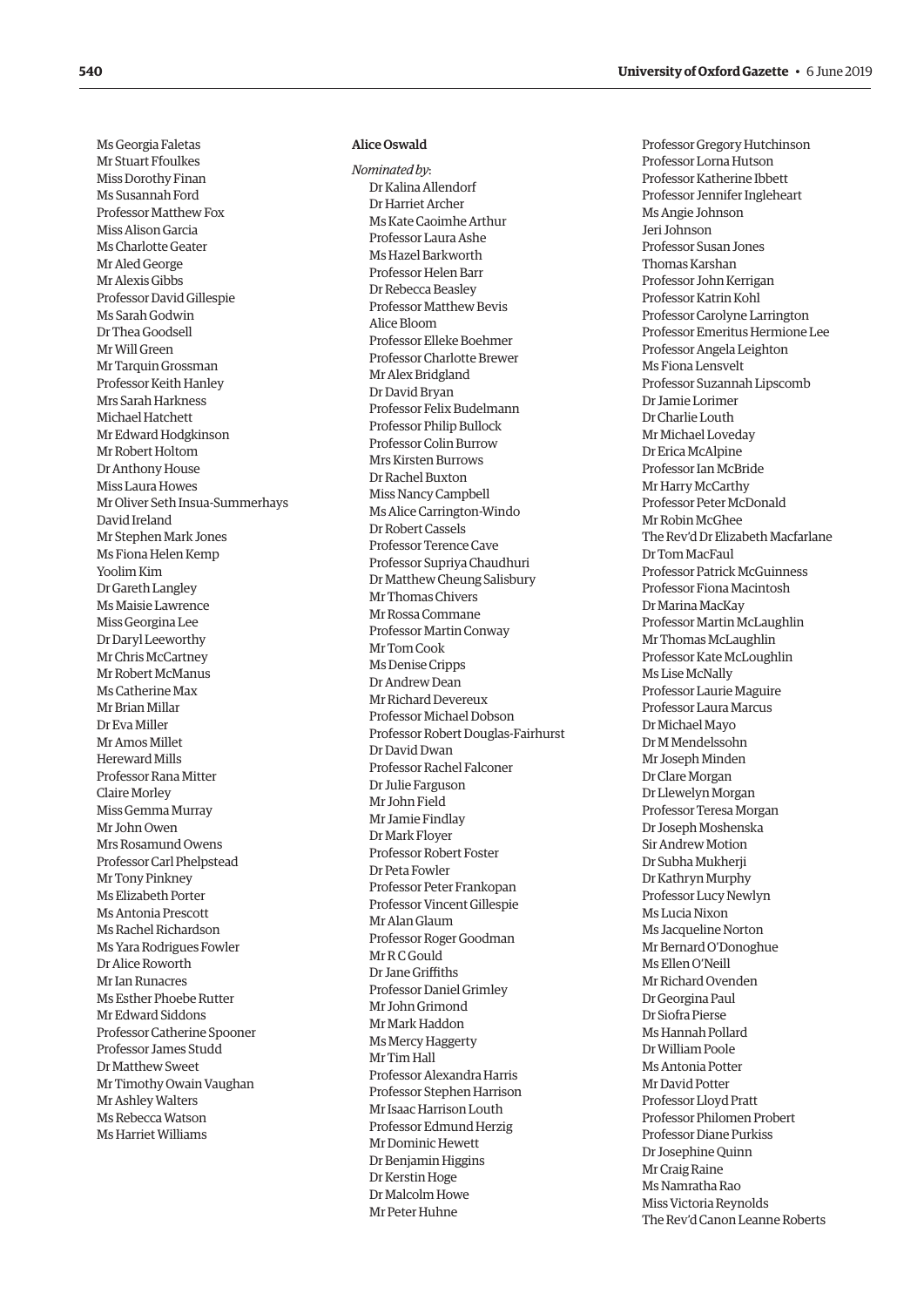Major Nicola Roberts Dr Lynn Robson Professor Tim Rood Dr Tessa Roynon Dr Katherine Rundell Dr David Russell Dr Jenny Sager Dr Elizabeth Scott-Baumann Professor Catriona Seth Professor Jane Shaw Professor Sally Shuttleworth Ms Bailey Sincox Ms Sadie Slater Professor Helen Small Ms Celia Smith Dr Olivia Smith Professor Adam Smyth Mr Michael Spriggs Mr Nathan Stazicker Dr Hannah Sullivan Dr Helen Swift Professor Oliver Taplin Dr David Taylor Dr Nicola Trott Ms Charlotte Turnbull Dr Marion Turner Mrs Margaret Tween Charles Tyson Mrs Clare Wakeham Professor Daniel Wakelin Ms Lucy Ward Mr Christopher Whalen Ms Esther Osorio Whewell Mr David White Professor William Whyte Mr Henry Wickham Professor Abigail Williams Professor David-Antoine Williams Dr Gillian Woods Miss Laura Wright Mr Miles Young

#### Todd Swift

*Nominated by*: Mr Timothy Ades Mr Dominick Ashe Mr Michael Atkinson Mr Xavier Bach Mr Andrew Baird Dr Jemma Borg Mr Andrew Breach Mr Nigel Burt Dr John Catherall Dr Karen Cull Mr Matej Damborsky Mr Michael Dangerfield Mrs Olivia Donnelly Dr Alice Dub Mr Alan Dunnett Mr George Evans Mr Gwennael Fedder Irina Fedorenko Mr James Flynn Ms Stephanie Forrest

Mr Lyman Gamberton Mr Matthew Goldie-Scot Mr Alastair Hale Dr Ruofan Han Mr David Hill Ms Anahita Hoose Miss Angela Jackson Mr Oliver Jones Mr Rio Jones Mr Adam Jordan Professor Mikko Kaasalainen Mark Kingstone Mr Duncan Larraz Mr Timothy Leddy Mr Henry Little Mr Mark McGuinness Dr Sean McMahon Mr Andrew Mangeot Dr Sam Meekings Mr Carl Morris Ms Alexandra Nachescu Mr Jonathan Naess Mr Lucy O'Brien Dr Alex O'Bryan-Tear Miss Lucy Oddy Mr Nicolas Ollivant Dr Vivienne Raper Mr John Richardson Miss Hannah Scaife Ms Jane Shillaker Mrs Alexandra Strnad Mr Tancred Taylor Ms Bethan Tichborne Mrs Mariia Tishenina Mr Simon Veksner Ms Jenny Whitworth Dr Laura Selena Wisnom Mr Renbin Woo Dr Samuel Garrett Zeitlin

#### **Candidates' statements**

#### ALICE OSWALD

I'd like to be considered for the position of poetry professor, which I see as an opportunity to deepen my research into Spoken Poetry and to bring that research to a wider audience.

It's important to me to find ways of connecting with the City of Oxford as well as the University and for this reason, besides delivering lectures, I'd like to stage some Extreme Poetry Events: for example allnight readings of long poems, poetry in the dark or in coloured light, even perhaps a Carnival of Translation, A Memory Palace, a Poem-Circus (like the Music-Circus of John Cage), or an exhibition of mobile poems. A book is a wonderfully quiet place, but I've always thought that poetry, if offered the right occasions, will rise to meet them and that one of our tasks as poets is to invent such occasions for ourselves and for others.

I'd be delighted if I could tempt school children to take part in some of these.

I believe that poetry is, among other things, an ancient memory system, that it asks to be heard out loud or at least read in the manner of a musical score, that it promotes imaginative over rational understanding and that the strength of the imagination is its ability to think between disciplines and to conceive of wholes not just parts. While I was at University I was grateful that the Ruskin School of Art offered different approaches to learning and I like to think that a poetry professor might provide something similar, perhaps in the form of workshops or structured conversations. There is after all plenty to discuss. It's exciting to be engaged in poetry at a time when its medium is changing almost as radically as it did in the eighth century B.C. I see no reason why Instagram poems shouldn't prove as rewarding as Concrete poems or the visual poems of classical Chinese and I'd welcome the chance to invite young poets to engage in discussion about what poetry has been and is becoming.

As a Homer fanatic, I'm keen to make links between ancient epic and contemporary performance poetry. Through my association with the Archive for Performance of Greek and Roman Drama, I'd like to remind people that a poem is always more than a written text and that short lyric poems need to operate among longer more theatrical forms, such as the verse drama, the song-cycle, the folk tale, the liturgy. I have recently been commissioned to write a book about Homer and it would be a pleasure to be in contact with other classicists while working on this.

In fact it goes without saying that my own poems would benefit immeasurably from contact with the University. I am currently working on a number of collaborations with visual artists, dancers and musicians and would love to try these out in a critical environment. And of course the Bodleian Library would be an invaluable resource for any poet.

#### ANDREW MCMILLAN

It's a cliché, but poetry is having a bit of a 'moment' right now; more than any time in the past two decades we're witnessing a new generation of poets step forward and claim space within the prize-lists and the editorial boards and the inner-rooms of our art form. Yet still, the poets who have been so central to our culture for the past half-century continue to expand their craft, improving their body of work with each new poem,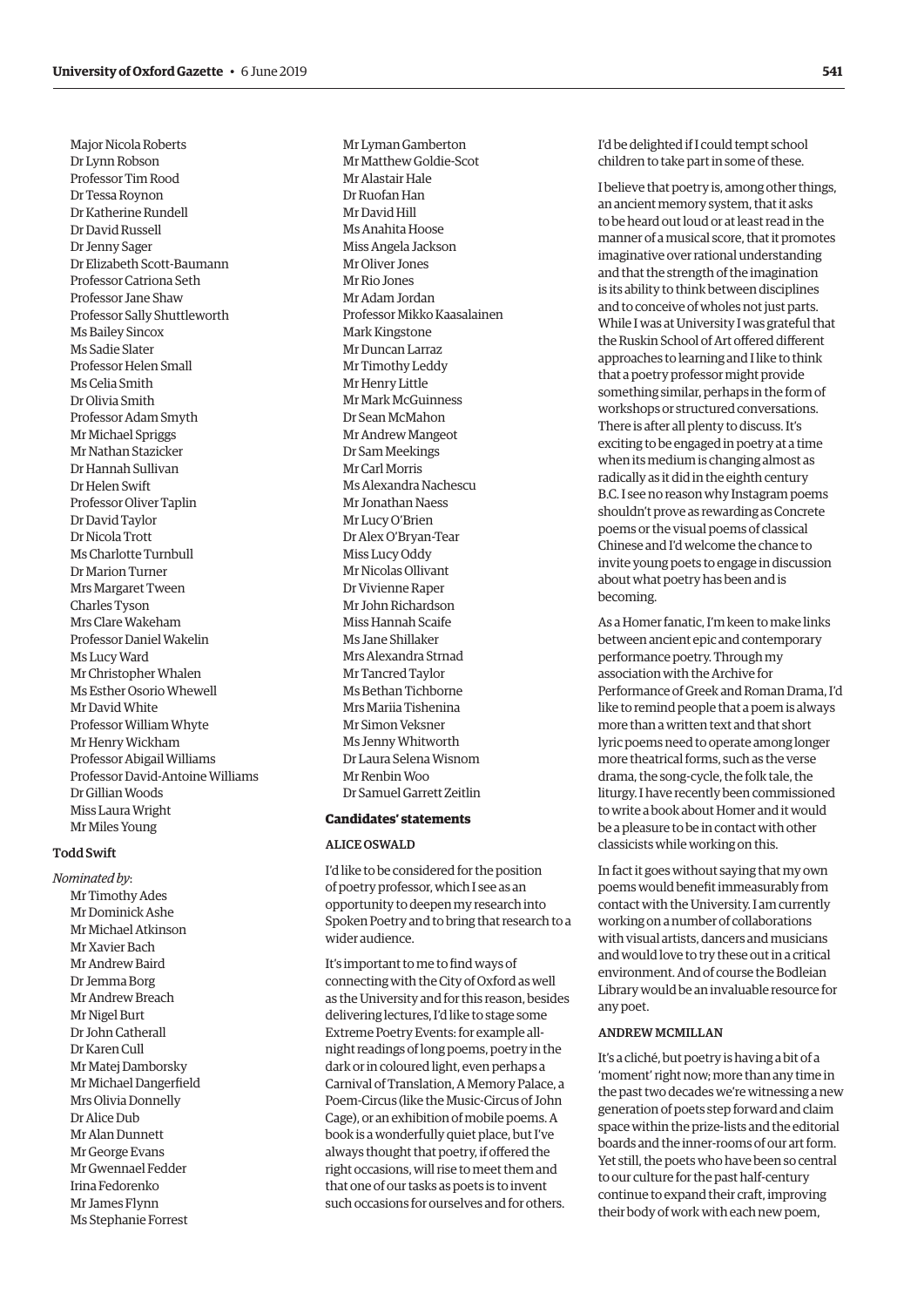## Advertisements

<span id="page-11-0"></span>each new collection. The Oxford Professor of Poetry feels like a position which is uniquely suited to this current moment; both futurefacing, towards the student-body and yet with the weight and prestige of the lineage of predecessors standing behind it as well.

When I was in Year 9 or 10 of Secondary School, me and another boy from my class were grouped together with other kids from Barnsley and bussed down to Oxford as part of an Aim Higher campaign to get more of us to consider going to Oxbridge. My memories of the day are hazy, but I recall walking down some long corridors and then being taken to see the film The Day After Tomorrow in the evening, before travelling back up the next day.

It is true that I am young (though with half a decade on Keats, at his oldest), but I would hope to make a dynamic, insightful and fresh contribution to the life of poetry and literature at the university. Perhaps the best thing a role like this can do is to offer illumination of poets who time or fashions have pushed back into the dark.

There's a scene in The Day After Tomorrow where a huge wall of water is coming towards the cast as they stand in New York City; they seek shelter by hiding in the New York Public Library and (spoiler alert!) a select few of them stay there until they are rescued at the end of the film. It's an interesting image to contemplate at this current cultural intersection we find ourselves at. Perhaps there's a temptation to see this new generation as a flood seeking to drown out all tradition. Maybe there's a tendency to think of our plethora of midcareer and long-serving poets as solid, important, but a little bit dull, standing stoically as the wave approaches. Neither of these statements is true. Indeed if that wave had been allowed to reach the library, to reach the shelves and the tomes that slept on them, that would have been the ideal outcome. The new generation mixing with the central voices of our poetic culture. A professorship that speaks both forwards and looks back. A professorship which seeks to illuminate today, but also looks ahead, to tomorrow, and the day after that as well.

#### TODD SWIFT

I have been an international poetry activist, poet, small press publisher, editor, anthologist, and poetry tutor for over 30 years, beginning in Montreal, where I was mentored by Ezra Pound's mentee, Louis Dudek. I was listed in the *Oxford Companion to Modern Poetry*, and was the 2017–2018 Poet-in-residence at Pembroke College, Cambridge. As Oxfam GB's Poetin-residence I ran a national poetry contest and edited numerous anthologies, and ran a reading series for a decade. My own poetry has appeared across the world in periodicals and magazines; and in over 20 collections, including pamphlets. In 2003, I was featured on CNN for my work as a co-organiser of the Poets Against the War movement, and edited the Salt anthology. In the 90s I pioneered Fusion poetry, a hybrid of performance, hip hop, and digital poetries. My PhD is on style in modern poetry. Over three decades I have shown a commitment to innovation, encouragement, enthusiasm and excitement in poetry – and have always supported, and advocated for, a diverse and open understanding of what poetry is, and can do. As a Canadian-British poet, I bring a multilingual and multicultural vision to poetics and the promotion of ideas about poetry in the 21st century. The themes of my own poetry are relevant at this time, since my key themes are gender identity, pop culture, sex, desire, politics, violence, religious faith and doubt, ecology, and scientific inquiry, as they swirl about in a language mash-up – created by a fractured lexical construct that may or not be a coherent being. I am a high modernist romantic, taking my bearings from FT Prince, Hart Crane, Wallace Stevens as well as Pound and H.D. My work has been described as a strange admixture of Dylan Thomas and Paul Muldoon. It is in fact its own stylish melange of low and high diction, exploring the eccentric possibility of being a true person or persona in a hypermediated age. As a long-time public speaker and polemicist, I would enjoy the chance to lecture on current trends in poetry, and as a gadfly of sorts continue to ask questions of poetry, poets and poems.

#### **Advertising enquiries**

*Email*: [gazette.ads@admin.ox.ac.uk](mailto:gazette.ads@admin.ox.ac.uk) *Telephone*: 01865 (2)80548 *Web*[: https://gazette.web.ox.ac.uk/classified](https://gazette.web.ox.ac.uk/classified-advertising-gazette)advertising-gazette

#### **Deadline**

Advertisements are to be received by **noon on Wednesday** of the week before publication (ie eight days before publication). Advertisements must be submitted online.

#### **Charges**

Commercial advertisers: £30 per insertion of up to 70 words, or £60 per insertion of 71–150 words.

Private advertisers: £20 per insertion of up to 70 words, or £40 per insertion of 71–150 words.

See our website for examples of whether an advertisement is considered commercial [or private: https://gazette.web.ox.ac.uk/](https://gazette.web.ox.ac.uk/classified-advertising-gazette) classified-advertising-gazette.

#### **Online submission and payment**

Advertisements must be submitted and paid for online, using a credit card or debit card, through a secure website. For details, [see https://gazette.web.ox.ac.uk/classified](https://gazette.web.ox.ac.uk/classified-advertising-gazette)advertising-gazette.

#### **Extracts from the terms and conditions of acceptance of advertisements**

*General*

1. Advertisements are accepted for publication at the discretion of the editor of the *Gazette*.

*Note*. When an advertisement is received online, an acknowledgement will be emailed automatically to the email address provided by the advertiser. The sending of this acknowledgement does not constitute an acceptance of the advertisement or an undertaking to publish the advertisement in the *Gazette*.

2. The right of the *Gazette* to edit an advertisement, in particular to abridge when necessary, is reserved.

3. Advertisements must be accompanied by the correct payment, and must be received by the deadline stated above. *No refund can be made for cancellation after the acceptance of advertisements*.

4. Once an advertisement has been submitted for publication, no change to the text can be accepted.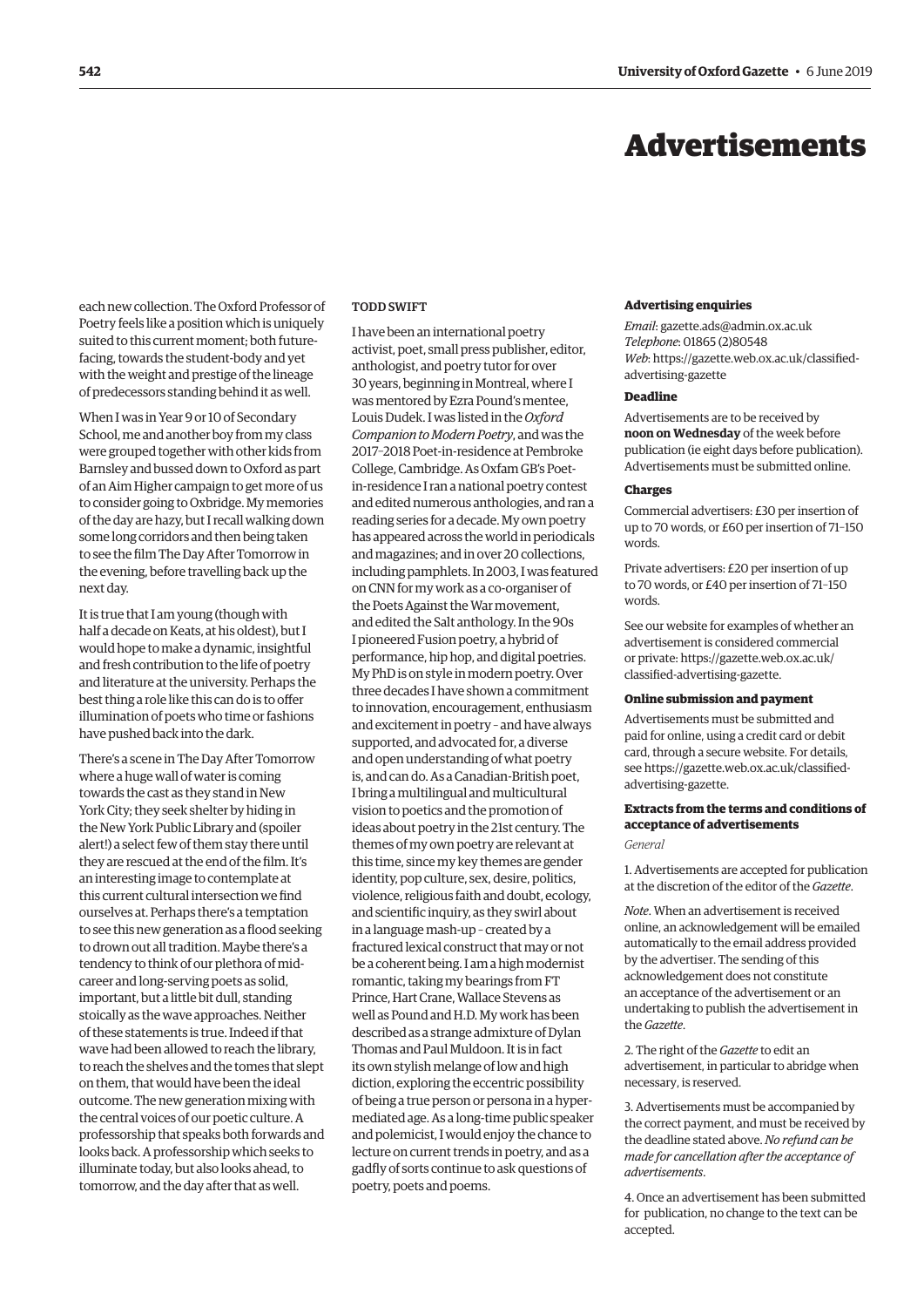5. Voucher copies or cuttings cannot be supplied.

#### *Charges*

6. Two separate charging arrangements will apply, for commercial and private advertisers. The rates applicable at any time will be published regularly in the *Gazette*, and may be obtained upon enquiry. The rates, and guidance on applicability of each rate, are also available online.

The editor's decision regarding applicability of these rates to an individual advertiser will be final.

#### *Disclaimer*

**7. The University of Oxford and Oxford University Press accept no responsibility for the content of any advertisement published in the** *Gazette***. Readers should note that the inclusion of any advertisement in no way implies approval or recommendation of either the terms of any offer contained in it or of the advertiser by the University of Oxford or Oxford University Press.**

#### *Advertisers' Warranty and Indemnity* **13. The advertiser warrants:**

**(i) Not to discriminate against any respondents to an advertisement published in the** *Gazette* **on the basis of their gender, sexual orientation, marital or civil partner status, gender reassignment, race, religion or belief, colour, nationality, ethnic or national origin, disability or age, or pregnancy.**

(ii) That the advertisement does not contravene any current legislation, rules, regulations or applicable codes of practice.

(iii) That it is not in any way illegal or defamatory or a breach of copyright or an infringement of any other person's intellectual property or other rights.

*You are advised to view our full Terms and Conditions of acceptance of advertisements. Submission of an advertisement implies acceptance of our terms and conditions, which may be found at https://gazette.web.ox.ac. [uk/classified-advertising-gazette](https://gazette.web.ox.ac.uk/classified-advertising-gazette), and may also be obtained on application to Gazette Advertisements, Public Affairs Directorate, University Offices, Wellington Square, Oxford OX1 2JD.*

#### **Miscellaneous**

**The Anchor pub**, dining rooms and terrace – close to Jericho. We serve simple, honest, fresh food with daily changing seasonal specials, an extensive wine list and great beer. Our 2 private dining rooms can seat 14 and 16 and are available for meetings or dinner parties. We are open 9am–11pm Mon–Fri and 8am–11pm Sat and Sun. 2 Hayfield Rd, Oxford OX2 6TT. Tel: 01865 510282. Web: [www.theanchoroxford.](http://www.theanchoroxford.com) [com.](http://www.theanchoroxford.com)

**Stone Pine Design** card publisher specialising in wood engraving, linocuts and Oxfordshire. Beautifully produced, carefully selected designs by internationally renowned artists. Web: [www.stonepinedesign.co.uk.](http://www.stonepinedesign.co.uk)

**St Giles' Parish Rooms for hire**. Ideally located close to the city centre at 10 Woodstock Rd OX2 6HT. There is a main hall and a meeting room that can be hired together or separately, and full kitchen facilities. For enquiries regarding availability and to arrange a site visit, contact Meg Peacock, Benefice Manager: 07776 588712 or [sgsm.benefice.](mailto:sgsm.benefice.manager@gmail.com) [manager@gmail.com](mailto:sgsm.benefice.manager@gmail.com).

**Ardington School of Crafts** offers short courses with practising craftspeople in beautiful surroundings near Wantage. 200 courses between 1 and 3 days, from stained glass and silver jewellery to textiles and carving, all held in our well-equipped workshops. Unearth your hidden talents and discover why people keep coming back to Ardington School of Crafts. Gift vouchers available. See: [www.ardingtonschoolofcrafts.](http://www.ardingtonschoolofcrafts.com) [com.](http://www.ardingtonschoolofcrafts.com) Tel: 01235 833433.

#### **UK Brain Bank for Autism and Related Developmental Research, JR**. The

developing brain is altered in autism but neuroscientists do not know how or why. Research is needed to understand the causes and biological basis of autism, to develop better interventions to improve the lives of those directly affected by it. Such critical research is hindered by the scarcity of donated human brain tissue. Control tissue, donated by people who do not have autism, is needed for comparison just as much as donations by people who do – and the NHS organ donor scheme does not include brain donation. We particularly want younger people to consider making a pledge to donate their brain after death (the further the brain is from its inception, the more difficult it is to understand the process of its development, so we do not take donations from people over 65 not directly affected by autism). See [https://grand.](https://grand.tghn.org/autism-brain-bank) [tghn.org/autism-brain-bank](https://grand.tghn.org/autism-brain-bank) for information and to register as a donor.

**Restore Garden Café** is a spacious café set in award-winning gardens with delicious food and coffees using organic, Fairtrade and local produce where possible. Plants, handmade gifts and cards for sale. Open Mon–Sat, 10am–4pm, Manzil Way, Cowley Rd, Oxford OX4 1YH. All proceeds to Restore, Oxfordshire mental health charity (registered charity number 274222): [www.restore.org.uk.](http://www.restore.org.uk)

**Oxford University Hospitals NHS Trust**  wants you to take part in its future. If you have a contract of employment with the University of Oxford in a department within the Medical Sciences Division, or hold an honorary contract award with OUH for at least 12 months, you can join our staff constituency. University of Oxford staff belonging to other departments can join us as public members. To join us, visit [www.ouh.nhs.uk/ft.](http://www.ouh.nhs.uk/ft)

**Church hall for hire**: looking for a city centre location to hold meetings, classes or other community events? St Columba's United Reformed Church, a registered charity located in Alfred St, has an inclusive and caring mission reaching out to all. We depend to a large extent on income from hiring the church hall to community groups. We welcome enquiries from potential hirers. More information: [www.saintcolumbas.](http://www.saintcolumbas.org/building-hire/book-now) [org/building-hire/book-now.](http://www.saintcolumbas.org/building-hire/book-now) Email: [facilitiesmanager@saintcolumbas.org](mailto:facilitiesmanager@saintcolumbas.org).

**Green Economics Institute's 14th Annual Green Economics Conference**, 16–18 Aug, Saïd Business School. Green economics in governments around the world. Prevent poverty, prevent the 6th ever mass extinction of species, stop runaway climate change. Introducing a 2 tonnes of carbon personal carbon budget economy by 2022 and zero carbon by 2025. Driving more ambition for change at the United Nations and a fast ratcheting up of economic change. Creating a more beneficial economy for everyone and everything on earth, for its people, nature, other species, the planet and its systems. A caring sharing economy. Find out about the future of jobs, labour and income. 28 nationalities represented. Our Official United Nations Climate Delegation, Solutions to Climate Change, Poverty and Inequality. Economists from China, Japan and Asia speaking. Green Economics for Development in Africa. Call for Papers, speakers, workshops, book chapters, conference proceedings, keynotes. See: [www.geiconferences.org](http://www.geiconferences.org), [www.greeneconomicsinstitutetrust.org,](http://www.greeneconomicsinstitutetrust.org) [info@geiconferences.org](mailto:info@geiconferences.org). Tickets [www.](http://www.geiconferences.org/tickets) [geiconferences.org/tickets.](http://www.geiconferences.org/tickets)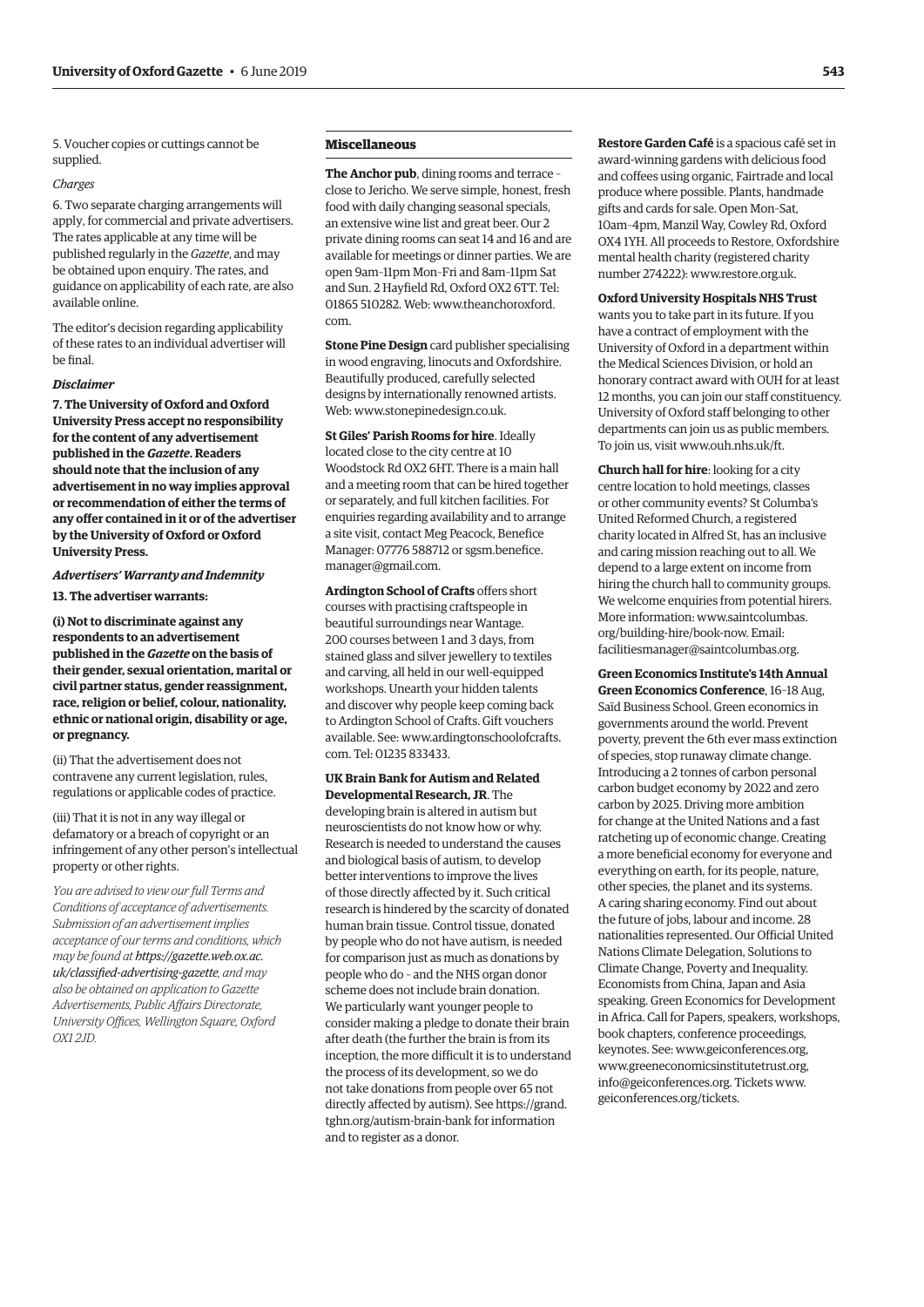#### **Research participants sought**

**Would you like to help us investigate typhoid fever?** We're looking for volunteers aged 18–60 to help us understand more about typhoid fever. If you are interested in finding out more, please visit our website: [http://trials.](http://trials.ovg.ox.ac.uk/bottlenecks) [ovg.ox.ac.uk/bottlenecks.](http://trials.ovg.ox.ac.uk/bottlenecks) If you would like any further information regarding the study please contact us on [info@ovg.ox.ac.uk](mailto:info@ovg.ox.ac.uk) or 01865 611400.

#### **Volunteers needed for Parkinson's Disease**

**study** (ethics approval reference: R61310/ RE001). We are looking for individuals aged 50–75 who have been diagnosed with Parkinson's Disease in the last 6 years to take part in a research study assessing the effects of their usual medication on learning and memory. If you are interested and would like more information, please contact us: [pdcognition@psych.ox.ac.uk](mailto:pdcognition@psych.ox.ac.uk) or 01865 618245. Time and travel expenses will be reimbursed.

#### **Groups and societies**

**The Oxford University Newcomers' Club** at the University Club, 11 Mansfield Rd, OX1 3SZ, welcomes the wives, husbands or partners of visiting scholars, of graduate students and of newly appointed academic and administrative members of the University. We offer help, advice, information and the opportunity to meet others socially. Informal coffee mornings are held in the club every Wednesday 10.30am–noon (excluding the Christmas vacation). Newcomers with children (aged 0–4) meet every Fri in term 10.15am–11.45am. We have a large programme of events including tours of colleges, museums and other places of interest. Other term-time activities include a book group, informal conversation group, garden group, antiques group, an opportunity to explore Oxfordshire and an Opportunities in Oxford group. Visit our website: [www.newcomers.ox.ac.uk](http://www.newcomers.ox.ac.uk).

**Oxford Research Staff Society** (OxRSS) is run by and for Oxford research staff. It provides researchers with social and professional networking opportunities, and a voice in University decisions that affect them. Membership is free and automatic for all research staff employed by the University of Oxford. For more information and to keep up to date, see: web: [www.oxrss.ox.ac.uk;](http://www.oxrss.ox.ac.uk) Facebook:<http://fb.me/oxrss;> Twitter: @ResStaffOxford; mailing list: [researchstaff](mailto:researchstaff-subscribe@maillist.ox.ac.uk)[subscribe@maillist.ox.ac.uk.](mailto:researchstaff-subscribe@maillist.ox.ac.uk)

#### **Restoration and Conservation of Antique Furniture**

**John Hulme** undertakes all aspects of restoration. 30 years' experience. Collection and delivery. For free advice, telephone or write to the Workshop, 11A High St, Chipping Norton, Oxon, OX7 5AD. Tel: 01608 641692.

#### **Sell your unwanted books**

**Sell your unwanted books** at competitive prices. If you need extra space or are clearing college rooms, a home or an office, we would be keen to quote for books and CDs. Rare items and collections of 75 or more wanted if in VG condition; academic and non-academic subjects. We can view and collect. Contact Graham Nelson at History Bookshop Ltd on 01451 821660 or [sales@historybookshop.com](mailto:sales@historybookshop.com).

#### **Antiques bought and sold**

**Wanted and for sale** – quality antiques such as furniture, fire guards, grates and related items, silver, pictures, china and objets d'art. Please contact Greenway Antiques of Witney, 90 Corn Street, Witney OX28 6BU on 01993 705026 or 07831 585014 or email [jean\\_greenway@hotmail.com](mailto:jean_greenway@hotmail.com).

#### **Services Offered**

**Big or small, we ship it all**. Plus free pick up anywhere in Oxford. Also full printing services available (both online and serviced), 24-hour photocopying, private mailing addresses, fax bureau, mailing services and much more. Contact or visit Mail Boxes Etc, 266 Banbury Rd, Oxford. Tel: 01865 514655. Fax: 01865 514656. Email: [staff@mbesummertown.co.uk](mailto:staff@mbesummertown.co.uk). Also at 94 London Rd, Oxford. Tel: 01865 741729. Fax: 01865 742431. Email: [staff@](mailto:staff@mbeheadington.co.uk) [mbeheadington.co.uk](mailto:staff@mbeheadington.co.uk).

**Airport transfer/chauffeur service**. If you are looking for a reliable and experienced transfer service I would be happy to discuss your needs. Last year I handled 328 airport transfers successfully and I have over 20 years' experience. Account customers welcome and all major credit cards accepted. Comfortable and reliable Heathrow service. Contact Tim Middleton. Tel: 07751 808763 or email: [timothy.middleton2@btopenworld.com.](mailto:timothy.middleton2@btopenworld.com)

**Independent Pensions and Financial Advice**. Austin Chapel Independent Financial Advisers LLP provide bespoke pensions and financial advice to staff working for the University of Oxford. We provide Annual Allowance and Lifetime Allowance pension tax mitigation advice and calculations. In addition, we can provide projections of future pension benefits to ensure your retirement plans are on course to meet your retirement income requirements. We also offer an independent investment review service to help ensure that your investment portfolio still meets your current attitude to risk and is tax efficient. The initial meeting can be held at your workplace, home or our central Oxford offices. There is no cost for the initial meeting. For more information contact Gary O'Neill on 01865 304094 or email [gary.oneill@](mailto:gary.oneill@austinchapel.co.uk) [austinchapel.co.uk](mailto:gary.oneill@austinchapel.co.uk).

**Carpenter/joiner**. For bookcases, wardrobes, etc, made on site to your specifications. Portfolio available. Call Rob Guthrie on 01608 677423 (evening) or 07961 444957 (daytime). Email: [rob.s.guthrie@gmail.com](mailto:rob.s.guthrie@gmail.com).

#### **Domestic Services**

**Fantastic Services now in Oxford**. Enjoy more free time. Have your home chores and garden care solved by dedicated and fully equipped pros. Go to [fantasticservices.com/](http://fantasticservices.com/oxford) [oxford](http://fantasticservices.com/oxford) – simply check the availability and prices for your area and book for whenever it is most convenient! Use promo code OXUNI to get £15 off all cleaning, gardening and handyman services. T&Cs apply.

**Back to Basics** – traditional and eco-friendly cleaning service. Reliable, trustworthy domestic cleaner. 8 years' experience in London now working in the Oxford and Bicester area. Happy to use conventional materials or advise on eco-friendly alternatives. Light cleaning, deep clean, ironing. Can provide references, liability insurance and DBS check. £12–£15 ph for a high-quality back-to-basics service. Contact Vi on [btob.domestic@gmail.com](mailto:btob.domestic@gmail.com) or 07538 117440.

#### **Situations Vacant**

**The Ewelme Trust** charities help people in need with housing and education in Oxfordshire, Buckinghamshire and Berkshire. The trustees are conducting a strategic review with the aim of supporting more people and seek someone with proven research and communication skills to collect and present relevant material. Short term, home-based, flexible, for someone who has recently completed a research qualification looking to build a career in charity or social support sectors. Begins Jul, runs up to 6 months. Up to £10,000 plus expenses – laptop provided. Responses to: [mrs@othrys.uk.](mailto:mrs@othrys.uk) Information: [www.ewelmealmshousecharity.org](http://www.ewelmealmshousecharity.org).

#### **Houses to Let**

**Large modern 6-bedroom house** in Cowley available Sept – all double bedrooms, 2 kitchens, 3 bathrooms, living room. Fantastic location, within walking distance to city centre, University, local shops etc. Tel: 07932 518387.

**Old Boars Hill**. Charming 18th-century cottage: fully furnished, 3 bedrooms, available Sep to Jun. Secluded, quiet, 1 acre of property, end of country lane, amid farm lands and footpaths, 4 miles from Oxford. Gas central heating with large working fireplace, flatscreen television, Wi-Fi. Families welcome. £1,400 pcm. Phone: 01865 735606 or email: [brucesolomon1940@gmail.com](mailto:brucesolomon1940@gmail.com)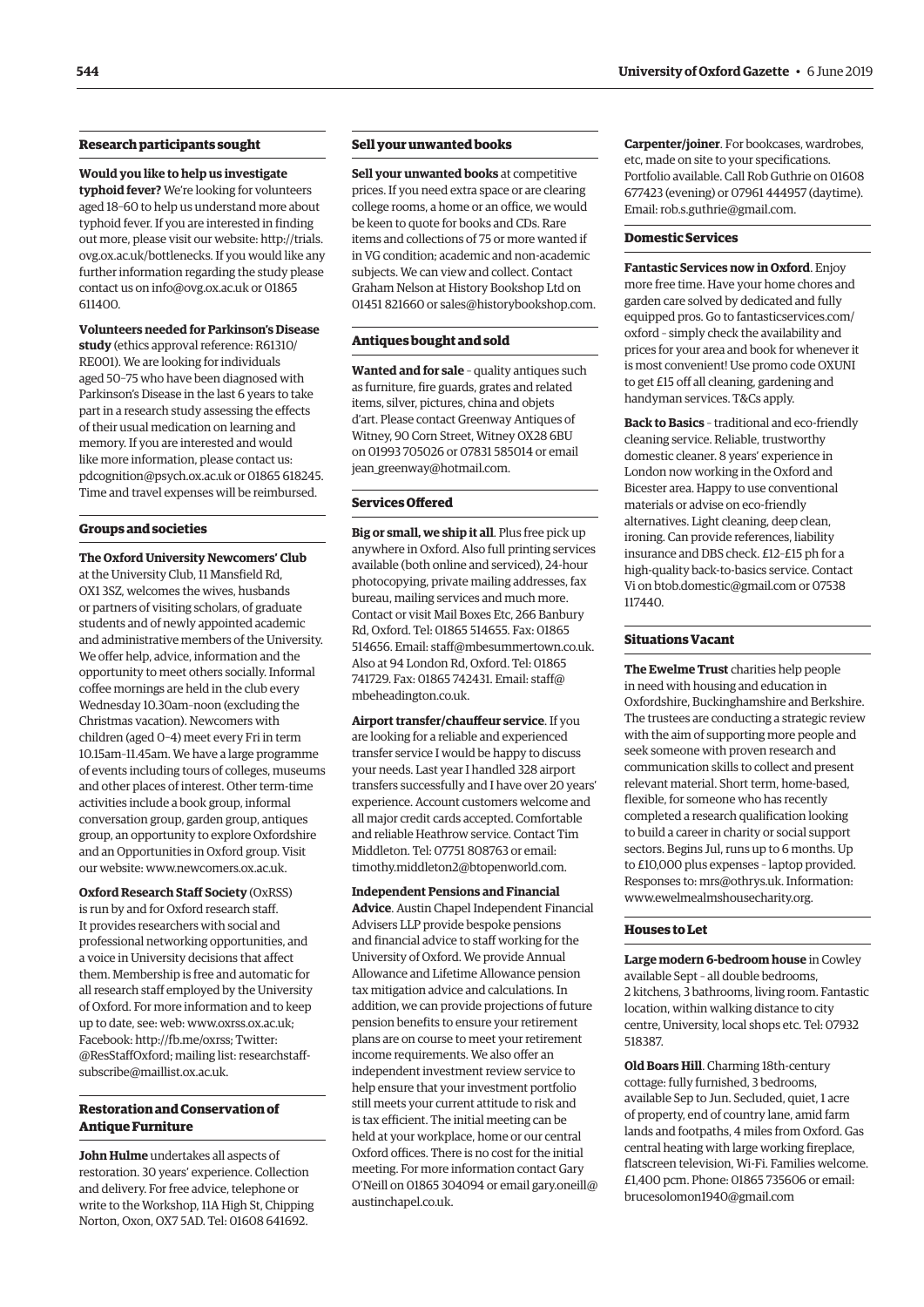#### **Accommodation Offered**

**Visiting academics welcomed** as paying guests for short or long stays in comfortable home of retired academic couple. Situated in quiet, leafy close in north Oxford within easy distance of main University buildings, town centre, river, shops and restaurants. Rooms have free TV, Wi-Fi, refrigerator, microwave, kettle, tea, coffee, central heating. Linen, cleaning, breakfast all included in the very moderate terms. Email: [DVL23@me.com](mailto:DVL23@me.com).

**scottfraser** – market leaders for quality Oxfordshire property. Selling, letting, buying, renting, investing – we are here to help. Visit [www.scottfraser.co.uk](http://www.scottfraser.co.uk) for more information or call: Headington sales: 01865 759500; Summertown sales: 01865 553900; East Oxford sales: 01865 244666; Witney sales: 01993 705507; Headington lettings: 01865 761111; Summertown lettings: 01865 554577; East Oxford and student lettings: 01865 244666; Witney lettings: 01993 777909.

### **Accommodation for visiting academics**

from mid-Sept. Self-contained unit of double en-suite bedroom, sitting/dining room and kitchen (hob, oven, fridge/freezer, washing machine) in striking modern house on western outskirts of Oxford. Television, internet, heating, electricity, bed linen and towels included. Bus service to Oxford centre or scenic walk/cycle across water meadows. Nonsmokers only; maximum let 3 months. Single occupancy £900 pm; double occupancy £950. Tel: 01865 721644. Email: [richard.gilliane@](mailto:richard.gilliane@btinternet.com) [btinternet.com](mailto:richard.gilliane@btinternet.com).

#### **Self-catering Apartments**

**Visiting Oxford?** Studio, 1-, 2- and 3-bed properties conveniently located for various colleges and University departments. Available from 1 week to several months. Apartments are serviced, with linen provided and all bills included. Details, location maps and photos can be found on our website at [www.](http://www.shortletspace.co.uk) [shortletspace.co.uk.](http://www.shortletspace.co.uk) Contact us by email on [stay@shortletspace.co.uk](mailto:stay@shortletspace.co.uk) or call us on 01993 811711.

**Shortlet studios** for singles or couples needing clean, quiet self-catering accommodation for weeks or months. Handy for High St (town, colleges), Cowley Rd (shops, restaurants), University sportsground (gym, pool), Oxford Brookes campuses, buses (London, airports, hospitals). Modern, selfcontained, fully furnished including cooking and laundry facilities, en-suite bathroom, Wi-Fi broadband, TV/DVD/CD, central heating, cleaning and fresh linen weekly. Off-road parking for cars and bikes. Taxes and all bills included. Enquiries: [stay@oxfordbythemonth.](mailto:stay@oxfordbythemonth.com) [com.](mailto:stay@oxfordbythemonth.com)

#### **Looking for 5-star serviced accommodation**

right in the heart of the city? Swailes Suites offer city centre, award-winning maisonettes and apartments providing that 'home from home' feel that will help you get the most out of your stay. The Swailes Suites 'easy in, easy out' flexible booking arrangements, from 3 days to 6 months, together with good transport links make arrival and departure hassle-free. Check out our website at [www.](http://www.swailessuites.co.uk) [swailessuites.co.uk](http://www.swailessuites.co.uk), contact Debbie on 01865 318547 or email [debbie@nops.co.uk](mailto:debbie@nops.co.uk). Office established more than 25 years in 47 Walton Street, Jericho, OX2 6AD.

#### **Affordable serviced accommodation**

from £70 a night. Luxury apartments and houses within a short walk to the centre of Oxford suitable for singles, couples, families, professionals. Bills, taxes, internet, linen, housekeeping, self-check-in, cooking facilities, TV, heating, private parking (at some locations), private bathroom included. Stays from 2 days upwards with discounts for long-term bookings. Over 40 years of property letting experience. Enquiries: [info@](mailto:info@sleepandstayoxford.com) [sleepandstayoxford.com.](mailto:info@sleepandstayoxford.com)

#### **Holiday Lets**

**Cornwall cottage and restored chapel** in quiet hamlet on South West Coast Path within 100m of the sea and minutes from Caerhays and Heligan. Each property sleeps 6. Comfortably furnished, c/h, wood burner and broadband. Ideal for reading, writing, painting, walking, bathing, bird watching. Beautiful beach perfect for bucket and spade family holidays. Short winter breaks available from £250. Tel: 01865 558503 or 07917 864113. Email: [gabriel.amherst@btconnect.com](mailto:gabriel.amherst@btconnect.com). See: [www.cornwallcornwall.com](http://www.cornwallcornwall.com).

**Choose from over 11,000 holiday villas**  and apartments in Spain with Clickstay. We make it easy for you to make the perfect choice with our verified renter reviews and a dedicated customer services team. You can choose from modern apartments in Mallorca to whitewashed traditional fincas in Tenerife from just £73 pw! Many of our rental properties have private pools, sea views and large gardens with BBQ facilities. See: [www.](http://www.clickstay.com/spain) [clickstay.com/spain.](http://www.clickstay.com/spain)

**Southern Tuscany,** renovated farmhouse with large garden and pool, loggia with fine hillside views; outskirts of small village with restaurants, bars, bakery, supermarket. Pisa airport 1.5–2 hours, freshwater lake 30 mins, beaches and Maremma Natural Park 45 mins, Siena 1 hour, Rome 2 hours. Sleeps up to 9 (4 bedrooms, 3 bathrooms). Available 19 Jul– 16 Aug. £700–£950 pw. Photographs on request, [olivia.henley@spc.ox.ac.uk,](mailto:olivia.henley@spc.ox.ac.uk) 07803 083572.

#### **Property for Sale**

**Mosaics, Oxford** – an exciting new development and demonstrator NHS Healthy New Town – within easy reach of the city and Headington via networks of cycle routes and public transport. Stylish and architecturally elegant properties: from 1-bedroom modern apartments to spacious detached family houses. Show apartment and home open daily 10am–5.30pm. Help to Buy available. Contact Savills: 01865 269010. For more information see:<http://mosaicsoxford.co.uk>.